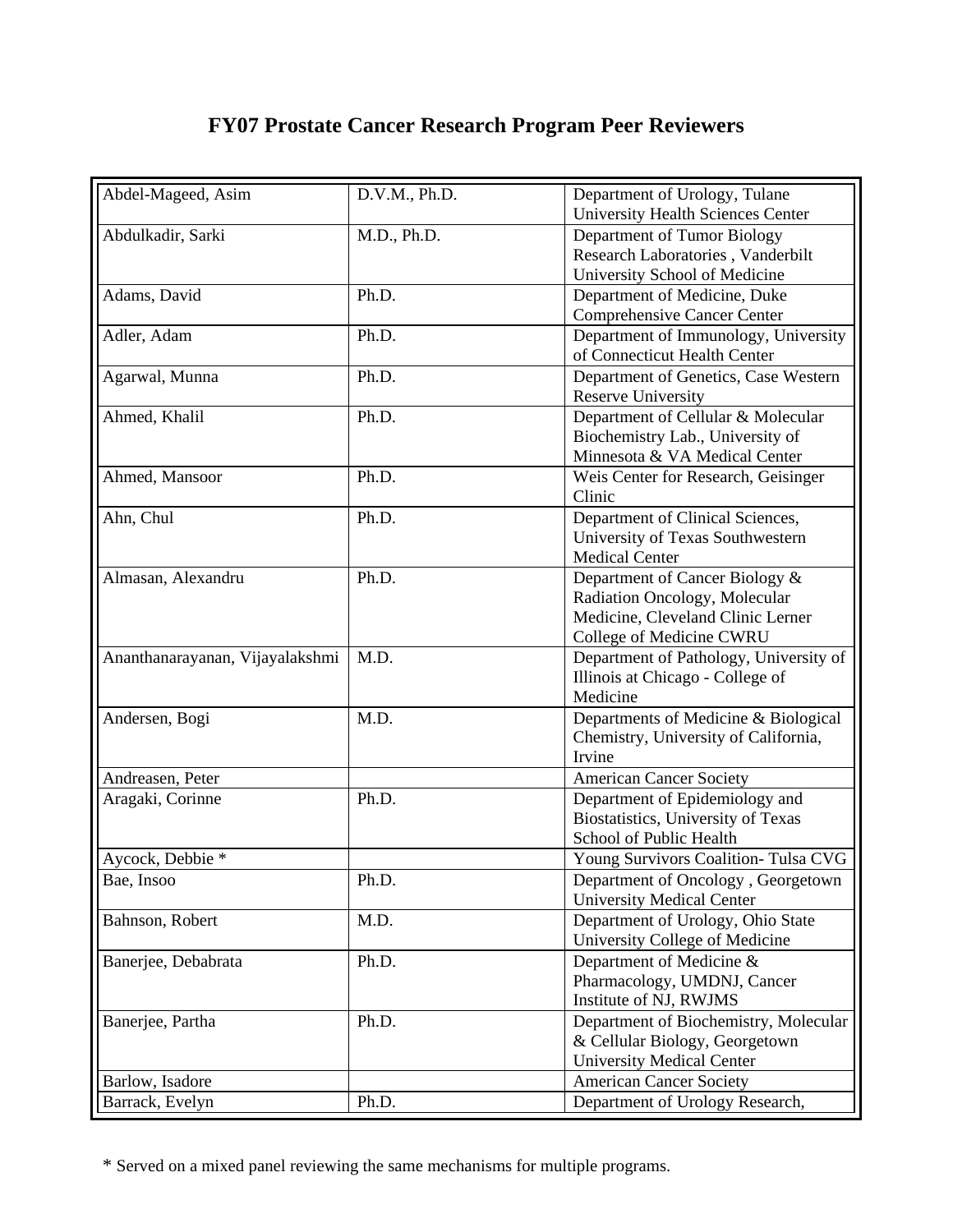|                       |                | Henry Ford Hospital                         |
|-----------------------|----------------|---------------------------------------------|
| Barton, Jim           |                | Prostate Cancer Network Group, US           |
|                       |                | TOO! C                                      |
| Barton, Michelle      | Ph.D.          | Department of Biochemistry and              |
|                       |                | Molecular Biology, M. D. Anderson           |
|                       |                | Cancer Center of University of Texas        |
| Bashor, Myron         |                | <b>American Cancer Society</b>              |
| Basu, Hirak           | Ph.D.          | Department of Human Oncology, Colby         |
|                       |                | <b>Pharmaceutical Company</b>               |
| Berman, David         | M.D., Ph.D.    | Department of Pathology, Johns              |
|                       |                | Hopkins University School of Medicine       |
| Bhowmick, Neil *      | Ph.D.          | Department of Urologic Surgery,             |
|                       |                | Vanderbilt University                       |
| Bieberich, Charles    | Ph.D.          | Department of Biological Sciences,          |
|                       |                | University of Maryland Baltimore            |
|                       |                | County                                      |
| Birge, Raymond        | Ph.D.          | Dept. of Biochemistry & Molecular           |
|                       |                | Biology, UMDNJ-New Jersey Medical           |
|                       |                | School                                      |
| Blagg, Brian          | Ph.D.          | Department of Medicinal Chemistry,          |
|                       |                | University of Kansas                        |
| <b>Blank</b> , Thomas |                | Hartford Hospital Prostate Cancer           |
|                       |                | <b>Support Group</b>                        |
| Blasini, Raul         |                | <b>Arkansas Prostate Cancer Foundation</b>  |
| Bochner, Bernard      | M.D., F.A.C.S. | Memorial Sloan-Kettering Cancer             |
|                       |                | Center                                      |
| Bok, Robert           | M.D., Ph.D.    | Department of Radiology, University         |
|                       |                | California San Francisco                    |
| Borowsky, Alexander * | M.D.           | Department of Pathology, UC Davis           |
| Brewer, Gary          | Ph.D.          | Department of Molecular Genetics,           |
|                       |                | Robert Wood Johnson Medical School          |
| Bright, William       |                | <b>US TOO Prostate Cancer Support</b>       |
|                       |                | Group                                       |
| Bright, Robert        | Ph.D.          | Department of Microbiology and              |
|                       |                | Immunology, Texas Tech Univ Health          |
|                       |                | <b>Sciences Center</b>                      |
| Brown, Terry          | Ph.D.          | Dept. of Biochemistry & Molecular           |
|                       |                | Biology, Johns Hopkins University           |
| Brutkiewicz, Randy    | Ph.D.          | Department of Microbiology and              |
|                       |                | Immunology, Indiana University              |
|                       |                | School of Medicine                          |
| Butterfield, Lisa     | Ph.D.          | Department of Medicine and Surgery,         |
|                       |                | University of Pittsburgh                    |
| Buttyan, Ralph        | Ph.D.          | Department of Urology, Columbia             |
|                       |                | University                                  |
| Cannon, Martin        | Ph.D.          | Department of Microbiology and              |
|                       |                | Immunology, University of Arkansas          |
|                       |                | for Medical Sciences                        |
| Carpten, John         | Ph.D.          | <b>Integrated Cancer Genomics Division,</b> |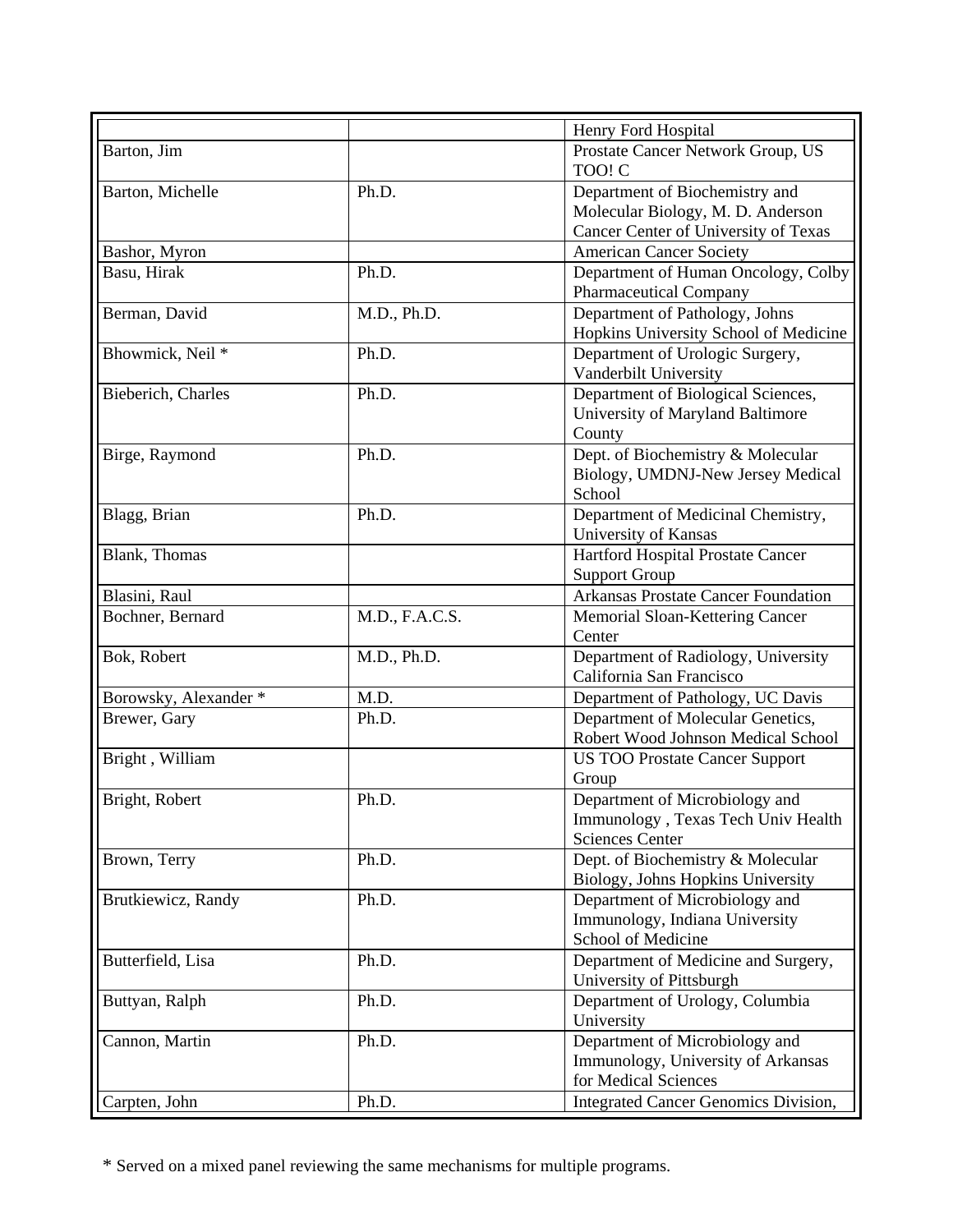|                     |                     | <b>Translational Genomics Research</b>                                  |
|---------------------|---------------------|-------------------------------------------------------------------------|
|                     |                     | Institute                                                               |
| Carraway, Robert    | Ph.D                | Department of Physiology, University<br>of Massachusetts Medical School |
| Casey, Timothy      |                     | <b>Longwood Medical Area Prostate</b>                                   |
|                     |                     | <b>Cancer Support</b>                                                   |
| Cavalieri, Ercole   | D.Sc.               | Eppley Institute for Research in Cancer                                 |
|                     |                     | and Allied Diseases, University of                                      |
|                     |                     | Nebraska Medical Center                                                 |
| Cerhan, James *     | M.D., Ph.D.         | Department of Health Sciences                                           |
|                     |                     | Research, Mayo Clinic, Rochester                                        |
| Chadee, Deborah     | Ph.D.               | Department of Biological Sciences,                                      |
|                     |                     | University of Toledo                                                    |
| Chakrabarti, Ratna  | Ph.D.               | Department of Molecular Biology &                                       |
|                     |                     | Microbiology, University of Central                                     |
|                     |                     | Florida                                                                 |
| Chang, Chawnshang   | Ph.D.               | Department of Pathology, University of                                  |
|                     |                     | <b>Rochester Medical Center</b>                                         |
| Chang, Ching-Yi     | Ph.D.               | Dept. of Pharmacology & Cancer                                          |
|                     |                     | Biology, Duke University                                                |
| Chatterjee, Bandana | Ph.D.               | Department of Molecular Medicine, UT                                    |
|                     |                     | Health Science Center at San Antonio                                    |
| Chatterjee, Sunil   | Ph.D.               | Department of Internal Medicine,                                        |
|                     |                     | University of Cincinnati                                                |
| Chatterton, Robert  | Ph.D.               | Department of Obstetrics &                                              |
|                     |                     | Gynecology, Northwestern University                                     |
|                     |                     | <b>Medical School</b>                                                   |
| Chavez, Noel *      | Ph.D., R.D., L.D.N. | Division of Community Health                                            |
|                     |                     | Sciences, University of Illinois at                                     |
|                     |                     | Chicago School of Public Health                                         |
| Chen, Shu Hsia      | Ph.D.               | Department of Gene and Cell Medicine,                                   |
|                     |                     | Mount Sinai School of Medicine                                          |
| Chen, Yong          | Ph.D.               | Department of Cancer Biology, Wake                                      |
|                     |                     | <b>Forest University</b>                                                |
| Chesney, Jason      | M.D., Ph.D.         | Department of Medicine, Division of                                     |
|                     |                     | Medical Oncology, University of                                         |
|                     |                     | Louisville                                                              |
| Chia, David         | Ph.D.               | Department of Pathology and                                             |
|                     |                     | Laboratory Medicine, University of                                      |
|                     |                     | California at Los Angeles                                               |
| Chin, Alvin         |                     | Inova Fairfax Hospital/ Life with                                       |
|                     |                     | Cancer                                                                  |
| Chinn, Y. Eugene    | M.D., Ph.D.         | Department of Surgery, Brown                                            |
|                     |                     | University School of Medicine                                           |
| Coetzee, Gerhard    | Ph.D.               | Deptartment of Microbiology,                                            |
|                     |                     | University of Southern California Keck                                  |
|                     |                     | School of Medicine                                                      |
| Cohen, Harvey       | M.D., Ph.D.         | Department of Pediatrics, Stanford                                      |
|                     |                     | <b>University Medical School</b>                                        |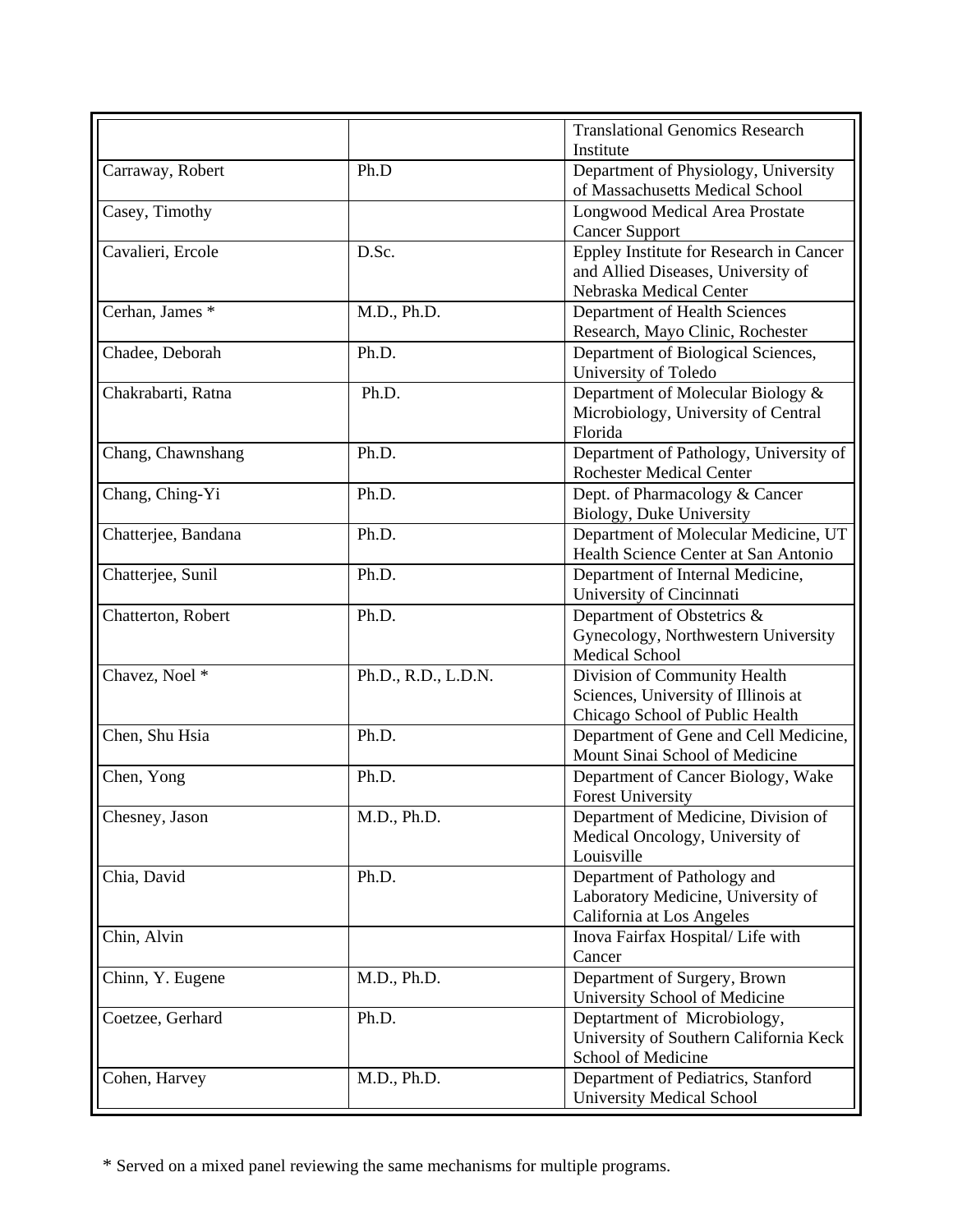| Collart, Frank         | Ph.D.        | Department of Biosciences, Argonne     |
|------------------------|--------------|----------------------------------------|
|                        |              | <b>National Laboratories</b>           |
| Collinge, William      | Ph.D.        | Collinge and Associates                |
| Condon, Mark           | Ph.D.        | Department of Environmental            |
|                        |              | Medicine, New York University School   |
|                        |              | of Medicine                            |
| Cooper, Carlton        | Ph.D.        | Department of Biological Sciences,     |
|                        |              | University of Delaware                 |
| Corey, Eva             | Ph.D.        | Department of Urology, University of   |
|                        |              | Washington                             |
| Corey, Michael         | Ph.D.        | Scientific Review Administrator        |
| Cramer, Scott          | Ph.D.        | Department of Cancer Biology, Wake     |
|                        |              | Forest School of Medicine              |
| Crockett, Susan *      |              | Komen for the Cure, Mid-Kansas         |
|                        |              | Affiliate                              |
| Cryderman, Dale        |              | <b>American Cancer Society</b>         |
| Cunnigen, Donald       |              | The Prostate Health Education          |
|                        |              | Network, I                             |
| Curiel, Tyler          | M.D., M.P.H. | Department of Cancer Therapy &         |
|                        |              | Research Center, The University of     |
|                        |              | <b>Texas Health Science Center</b>     |
| Curti, Brendan         | M.D.         | Robert W. Franz Cancer Research        |
|                        |              | Center, Providence Health and Services |
| Daar, Ira              | Ph.D.        | National Cancer Institute at Frederick |
| D'Agostino, Ralph      | Jr., Ph.D.   | Department of Biostatistics, Wake      |
|                        |              | Forest University School of Medicine   |
| Dahiya, Rajvir         | Ph.D.        | Department of Urology, University of   |
|                        |              | California, San Francisco              |
| Danks, Mary            | Ph.D.        | Department of Molecular                |
|                        |              | Pharmacology, Saint Jude Children's    |
|                        |              | Research Hospital                      |
| Daoud, Sayed           | Ph.D.        | Department of Pharmaceutical           |
|                        |              | Sciences, Washington State University  |
|                        |              | College of Pharmacy                    |
| Darnowski, James       | Ph.D.        | Department of Medicine, Rhode Island   |
|                        |              | Hospital                               |
| Datta, Kaustubh        | Ph.D.        | Department of Biochemistry and         |
|                        |              | Molecular Biology, Mayo Clinic         |
|                        |              | College of Medicine                    |
| Davis, Barry           | Ph.D.        | Scientific Review Administrator        |
| Davis, Kimberly        | Ph.D.        | Department of Oncology, Georgetown     |
|                        |              | University                             |
| Davis, Nancy *         | M.D.         | Division of Neoplastic Diseases,       |
|                        |              | Medical College of Wisconsin           |
| De Benedetti, Arrigo   | Ph.D.        | Department of Biochemistry, LSU        |
|                        |              | <b>Health Sciences Center</b>          |
| deGraffenried, Linda * | Ph.D.        | Department of Medical Oncology,        |
|                        |              | University of Texas Health Science     |
|                        |              | Center at San Antonio                  |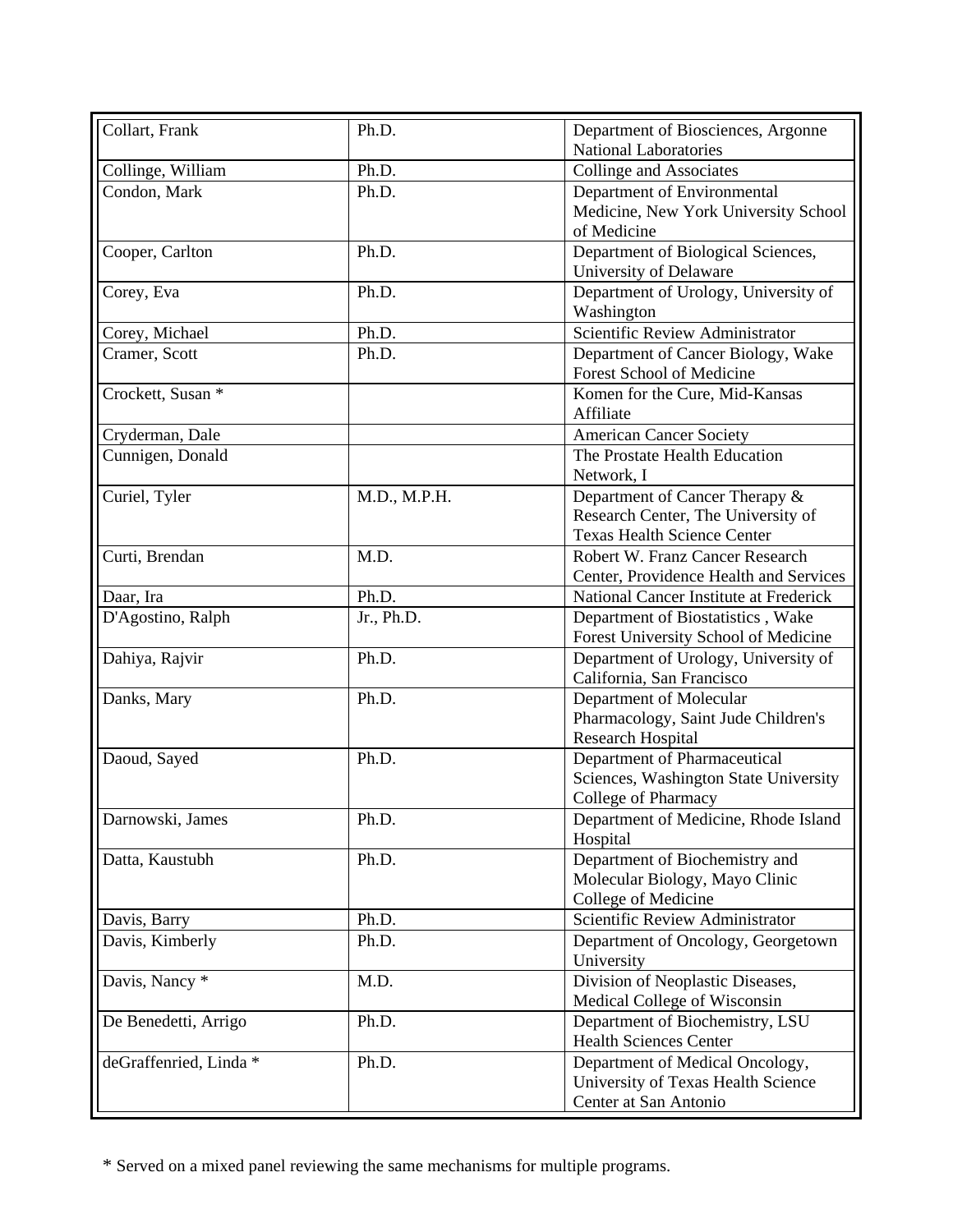| Deisseroth, Albert   | M.D., Ph.D. | Department of Vascular Biology &            |
|----------------------|-------------|---------------------------------------------|
|                      |             | Genetic Therapy Program, Sidney             |
|                      |             | <b>Kimmel Cancer Center</b>                 |
| DeMar, James         | Jr., Ph.D.  | Dept. of Biochemistry-Division of           |
|                      |             | Biochemical Pharmacology, Walter            |
|                      |             | Reed Army Institute of Research             |
| Deng, Jun            | Ph.D.       | Department of Therapeutic Radiology,        |
|                      |             | Yale University School of Medicine          |
| Denton, Maurice      |             | US TOO International, Inc.                  |
| Deryugina, Elena     | Ph.D.       | Department of Cell Biology, The             |
|                      |             | <b>Scripps Research Institute</b>           |
| Desprez, Pierre-Yves | Ph.D.       | Department of Cancer Research               |
|                      |             | Institute, California Pacific Medical       |
|                      |             | Center                                      |
| Diehl, J. Alan       | Ph.D.       | Department of Abramson Family               |
|                      |             | Cancer Research Institute, University of    |
|                      |             | Pennsylvania                                |
| Djeu, Julie          | Ph.D.       | Immunology Program, H. Lee Moffitt          |
|                      |             | <b>Cancer Center and Research Institute</b> |
| Doetsch, Karl        |             | Tex US TOO!                                 |
|                      |             |                                             |
| Dong, Zhongyun       | M.D., Ph.D. | Department of Internal Medicine,            |
|                      |             | University of Cincinnati                    |
| Doxsey, Stephen      | Ph.D.       | Department of Molecular Medicine,           |
|                      |             | University of Massachusetts Medical         |
|                      |             | Center                                      |
| Drake, Charles       | M.D., Ph.D. | Department of Immunology, Johns             |
|                      |             | <b>Hopkins SKCCC</b>                        |
| Drake, Richard       | Ph.D.       | Department of Microbiology and              |
|                      |             | Molecular Cell Biology, Eastern             |
|                      | Ph.D.       | Virginia Medical School                     |
| Dubey, Purnima       |             | Department of Pathology-Tumor               |
|                      |             | Biology, Wake Forest University             |
|                      |             | <b>Health Sciences</b>                      |
| Eberiel, David       |             | Us TOO, Cancer Center Lowell                |
|                      |             | General Ho                                  |
| Edlund, Magnus       | Ph.D.       | Department of Urology, Emory                |
|                      |             | University School of Medicine               |
| Edwards, Christopher | Ph.D.       | Dept. of Pain and Palliative Care           |
|                      |             | Center, Duke University Medical             |
|                      |             | Center                                      |
| Emenaker, Nancy      | Ph.D.       | Dept. of Nutritional Science Research       |
|                      |             | Group, National Cancer Institute (NCI)      |
| Fang, Bingliang      | M.D.        | Dept. of Thoracic & Cardiovascular          |
|                      |             | Surgery, The University of Texas, M.D.      |
|                      |             | <b>Anderson Cancer Center</b>               |
| Farah, Ibrahim       | Ph.D.       | Department of Biology, Jackson State        |
|                      |             | University                                  |
| Fasco, Michael       | Ph.D.       | Scientific Review Administrator             |
| Fawwaz, Rashid       | M.D., Ph.D. | Department of Nuclear Medicine, New         |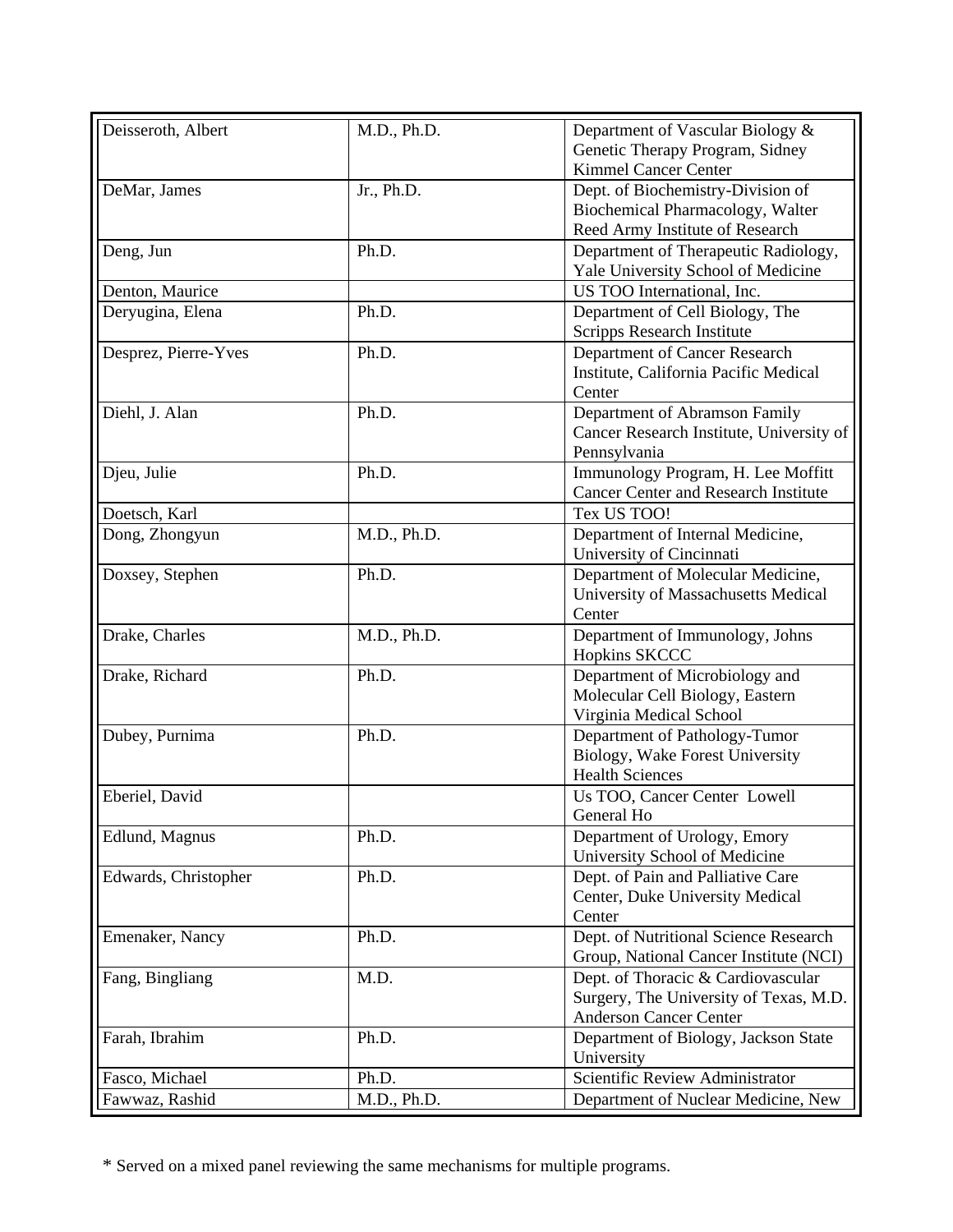|                    |               | York Presbyterian Hospital                 |
|--------------------|---------------|--------------------------------------------|
| Fay, Benjamin F.   |               | <b>First State Prostate Cancer Support</b> |
|                    |               | Group                                      |
| Feaster, John      |               | US TOO, International, Flint Chapter       |
| Febbo, Phillip     | M.D.          | Department of Medicine, Duke               |
|                    |               | <b>University Medical Center</b>           |
| Fecik, Robert      | Ph.D.         | Department of Medicinal Chemistry,         |
|                    |               | University of Minnesota                    |
| Fencl, Richard     |               | Prostate Cancer Network Group, US          |
|                    |               | TOO!                                       |
| Ferrari, Anna      | M.D.          | Department of Oncology, New York           |
|                    |               | University School of Medicine              |
| Finneran, Paul     |               | Walter Reed Army Medical Center            |
| Floyd, Benjamin    |               | <b>Prostate Cancer Network Group</b>       |
| Foster, Barbara    | Ph.D.         | Department of Pharmacology &               |
|                    |               | Therapeutics, Roswell Park Cancer          |
|                    |               | Institute                                  |
| Fowke, Jay         | Ph.D., M.P.H. | Department of Medicine, Vanderbilt         |
|                    |               | <b>University Medical Center</b>           |
| Freedland, Stephen | M.D.          | Department of Surgery, Division of         |
|                    |               | Urology, Duke University School of         |
|                    |               | Medicine                                   |
| Galloway, Frank    |               | Anne Arundel Medical Center PC             |
|                    |               | <b>Support Group</b>                       |
| Gamota, George     |               | Longwood Medical Area Prostate             |
|                    |               | <b>Cancer Support Group</b>                |
| Ganapathi, Ram     | Ph.D.         | Cancer Center, Cleveland Clinic            |
|                    |               | Foundation                                 |
| Ganesan, Natarajan | Ph.D.         | Department of Computer Science,            |
|                    |               | Georgetown University                      |
| Ganz, Patricia *   | M.D.          | Department of Health Services,             |
|                    |               | University of California, Los Angeles      |
|                    |               | Schools of Medicine & Public Health        |
| Gatenby, Robert    | M.D.          | Department of Radiology and Applied        |
|                    |               | Mathematics, University of Arizona         |
| Gelmann, Edward    | M.D.          | Dept. of Medicine, Cell Biology &          |
|                    |               | Oncology, Columbia University              |
| Gerjuoy, Herbert   |               | Hartford Hospital Prostate Cancer          |
|                    |               | Support                                    |
| Gewirtz, David     | Ph.D.         | Department of Pharmacology and             |
|                    |               | Toxicology, Virginia Commonwealth          |
|                    |               | University                                 |
| Ghoda, Lucy        | Ph.D.         | Scientific Review Administrator            |
| Gilligan, Timothy  | M.D.          | Department of Urologic Oncology            |
|                    |               | Program, Cleveland Clinic Foundation       |
| Gioeli, Daniel     | Ph.D.         | Dept. of Microbiology & Cancer             |
|                    |               | Center, University of Virginia             |
| Gius, David        | M.D., Ph.D.   | Center for Cancer Research, Radiation      |
|                    |               |                                            |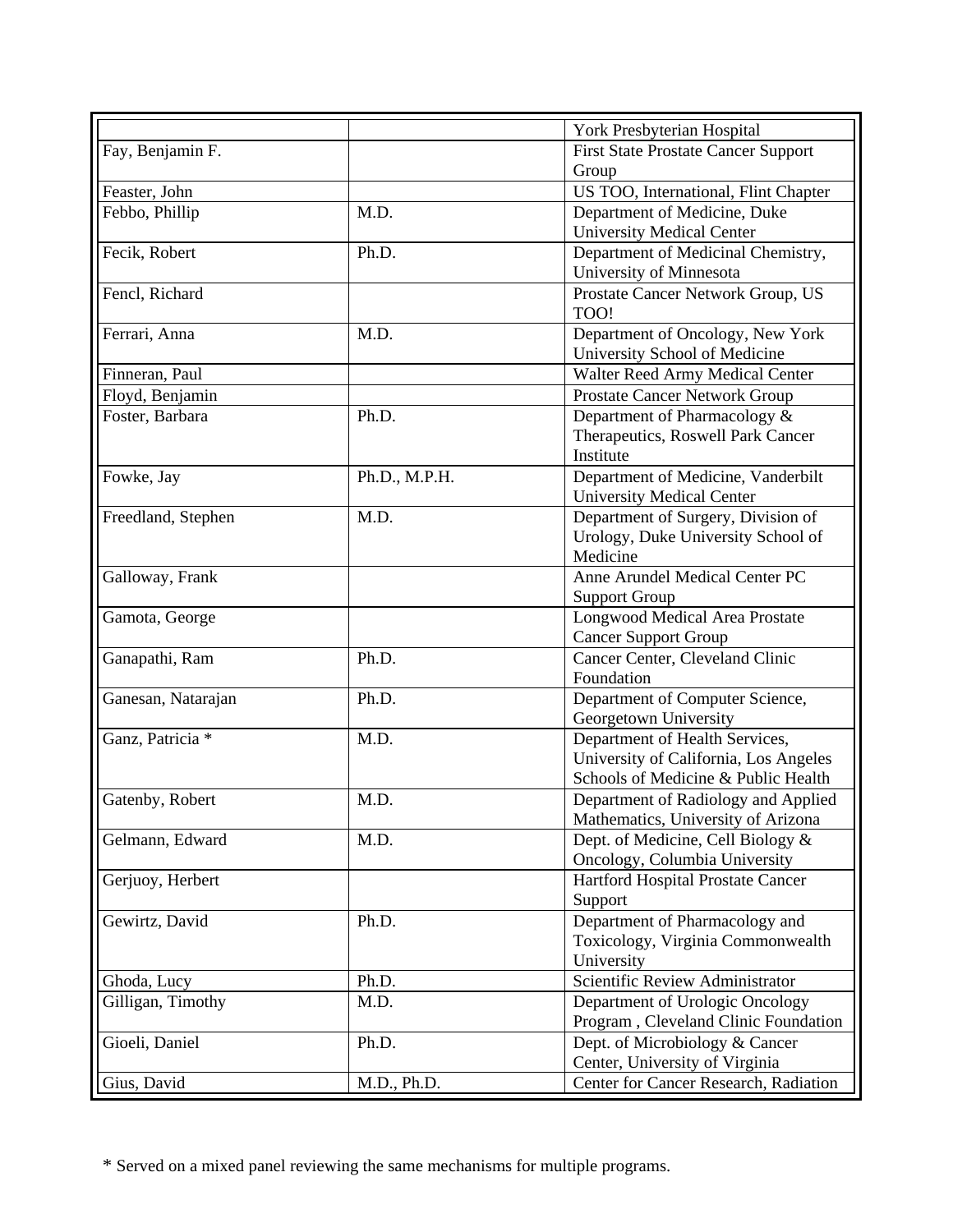|                      |             | <b>Oncology Branch, National Cancer</b><br>Institute |
|----------------------|-------------|------------------------------------------------------|
| Gnarra, James        | Ph.D.       | Department of Urology, University of                 |
|                      |             | Pittsburgh School of Medicine                        |
| Gomer, Charles       | Ph.D.       | Department of Pediatrics & Radiation                 |
|                      |             | Oncology, University of Southern                     |
|                      |             | California                                           |
| Gonzalgo, Mark       | M.D., Ph.D. | Johns Hopkins University                             |
| Gralow, Julie *      | M.D.        | Department of Medical Oncology,                      |
|                      |             | University of Washington                             |
| Gregor, Polly        | Ph.D.       | Department of Medicine, Memorial                     |
|                      |             | Sloan-Kettering Cancer Center                        |
| Gregory, Christopher | Ph.D.       | Department of Research, Voyager                      |
|                      |             | <b>Pharmaceutical Corporation</b>                    |
| Groover, Stanley     |             | Anne Arundel Medical Center PC                       |
|                      |             | <b>Support Group</b>                                 |
| Guevara-Patino, Jose | M.D., Ph.D  | Department of Surgery, University of                 |
|                      |             | Chicago                                              |
| Gulati, Jag          | Ph.D.       | Scientific Review Administrator                      |
| Haas, Martin         | Ph.D.       | Department of Biology & Cancer                       |
|                      |             | Center, University of California, San                |
|                      |             | Diego                                                |
| Haber, Roberta       | Ph.D.       | Scientific Review Administrator                      |
| Hahn, William        | M.D., Ph.D. | Department of Medical Oncology,                      |
|                      |             | Dana-Farber Cancer Institute                         |
| Hansen, Marc         | Ph.D.       | Department of Molecular Medicine,                    |
|                      |             | University of Connecticut Health                     |
|                      |             | Center                                               |
| Harrington, Maureen  | Ph.D.       | Dept. of Biochemistry & Molecular                    |
|                      |             | Biology, Indiana University                          |
| Haut, Michael        | M.D.        | Division of Hematology/Oncology,                     |
|                      |             | Pennsylvania Hospital                                |
| Heid, Kermit         |             | National Alliance of State Prostate                  |
|                      |             | <b>Cancer Coalitions</b>                             |
| Henry, Michael       | Ph.D.       | Dept. of Molecular Physiology &                      |
|                      |             | Biophysics & Pathology, The                          |
|                      |             | University of Iowa College of Medicine               |
| Hickey, Robert       | Ph.D.       | Department of Medicine, Indiana                      |
|                      |             | University School of Medicine                        |
| Higgins, Joseph      |             | Man to Man, Olean                                    |
| Holt, Shawn          | Ph.D.       | Departments of Pathology & Human                     |
|                      |             | Genetics, Virginia Commonwealth                      |
|                      |             | University School of Medicine                        |
| Honn, Kenneth        | Ph.D.       | Department of Radiation                              |
|                      |             | Oncology/Pathology, Wayne State                      |
|                      |             | University                                           |
| Hopmeier, Michael *  | M.S.        | Innovative & Unconventional                          |
|                      |             | Concepts, Unconventional Concepts,                   |
|                      |             |                                                      |
|                      |             | Inc.                                                 |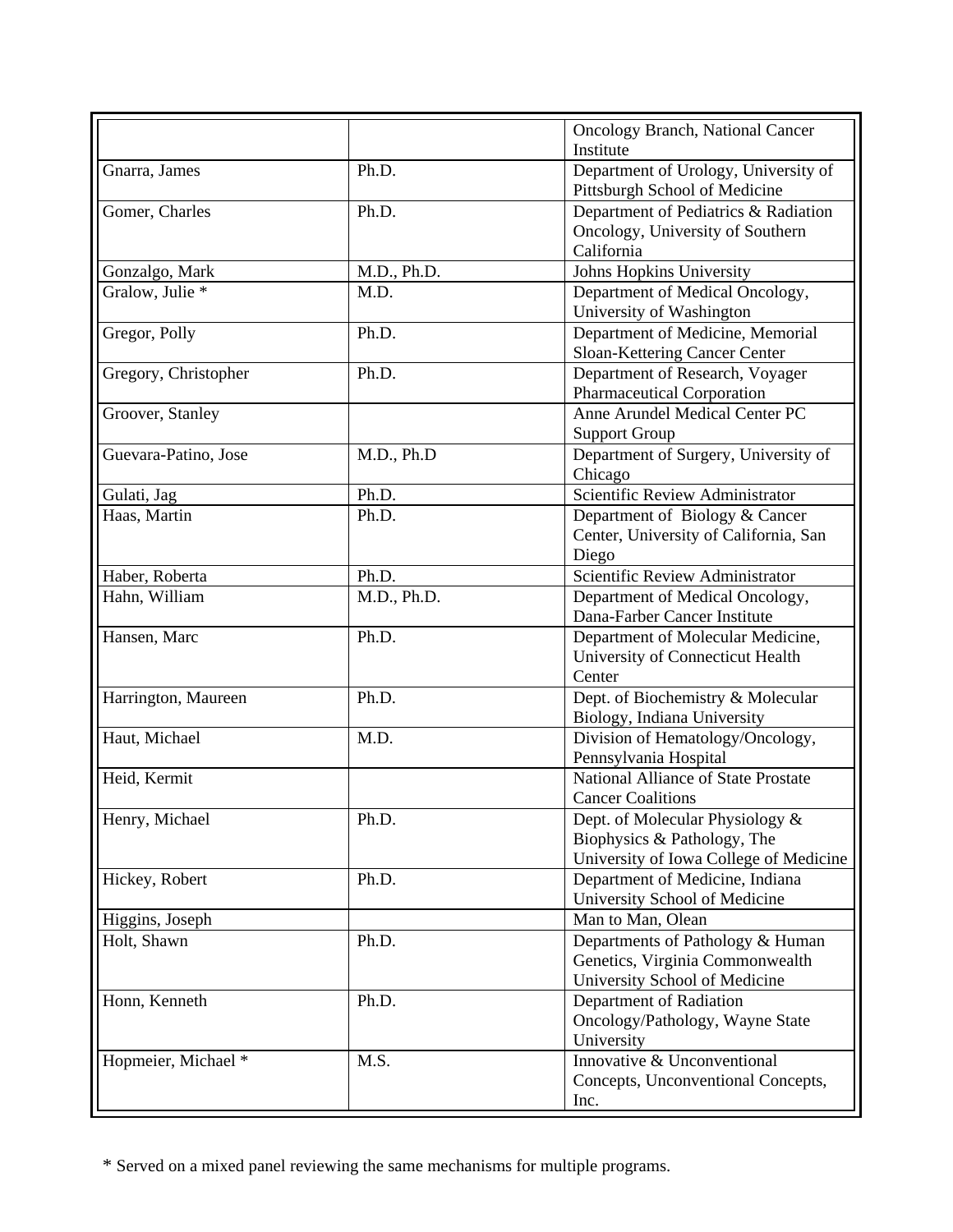| Horikoshi, Nobuo   | Ph.D.         | Department of Radiation Oncology,                    |
|--------------------|---------------|------------------------------------------------------|
|                    |               | Washington University School of                      |
|                    |               | Medicine                                             |
| Houston, William   |               | <b>American Cancer Society</b>                       |
| Howard, Steve      | Ph.D.         | Department of Human Oncology,                        |
|                    |               | University of Wisconsin-Madison                      |
| Hsieh, Chia-Ling   | Ph.D.         | Department of Urology, Emory                         |
|                    |               | University School of Medicine                        |
| Hsu, Lih-Ching     | Ph.D.         | Department of Obstetrics, Gynecology                 |
|                    |               | and Reproductive Science, University                 |
|                    |               | of Pittsburgh                                        |
| Hu, Guo-Fu         | Ph.D.         | Department of Pathology, Harvard                     |
|                    |               | <b>Medical School</b>                                |
| Hu, Hong-Ming      | Ph.D.         | Robert W. Franz Cancer Research                      |
|                    |               | Center, Providence Health and Services               |
| Huang, Haojie      | Ph.D.         | Dept. of Laboratory of Medicine &                    |
|                    |               | Pathology, University of Minnesota                   |
| Huang, Jiaoti      | M.D., Ph.D.   | Department of Pathology, University of               |
|                    |               | <b>Rochester Medical Center</b>                      |
| Huang, Wei         | M.D.          | Department of Pathology and                          |
|                    |               | Laboratory Medicine, University of                   |
|                    |               | Wisconsin                                            |
| Huang, Xi          | Ph.D.         | Department of Environmental                          |
|                    |               | Medicine, New York University School                 |
|                    |               | of Medicine                                          |
| Huang, Ying        | M.D., Ph.D.   | Department of Pharmacology, State                    |
|                    |               | Univ. of New York, Upstate Medical                   |
|                    |               | University                                           |
| Hudson, Tamaro     | Ph.D., M.P.H. | Department of Medicine, Howard                       |
|                    |               | University                                           |
| Hughes, Francis    | Ph.D.         | Department of Biology, University of                 |
|                    |               | North Carolina at Charlotte                          |
| Hurley, Karen *    | Ph.D.         | Department of Psychiatry & Behavioral                |
|                    |               | Sciences, Memorial Sloan Kettering                   |
|                    |               | <b>Cancer Center</b>                                 |
| Hurst, Robert      | Ph.D.         | Department of Urology, Oklahoma                      |
|                    |               | University Health Sciences Center                    |
| Huss, Wendy        | Ph.D.         | Department of Urologic Oncology,                     |
|                    |               | <b>Roswell Park Cancer Institute</b>                 |
| Hwang, Jonathan    | M.D.          | Department of Urology, Georgetown                    |
|                    |               | University School of Medicine                        |
| Imershein, Richard |               | <b>US TOO!</b> Lake Keowee Prostate                  |
|                    |               | <b>Support Group</b>                                 |
| Jackson, Cynthia   | Ph.D.         | Department of Pathology, Rhode Island                |
|                    |               | Hospital                                             |
| Jacques, Steven    | Ph.D.         | Department of Biomedical Engineering                 |
|                    |               | & Dermatology, Oregon Health &<br>Science University |
| Jemiai, Yannis *   | Ph.D.         |                                                      |
|                    |               | Cytel, Inc.                                          |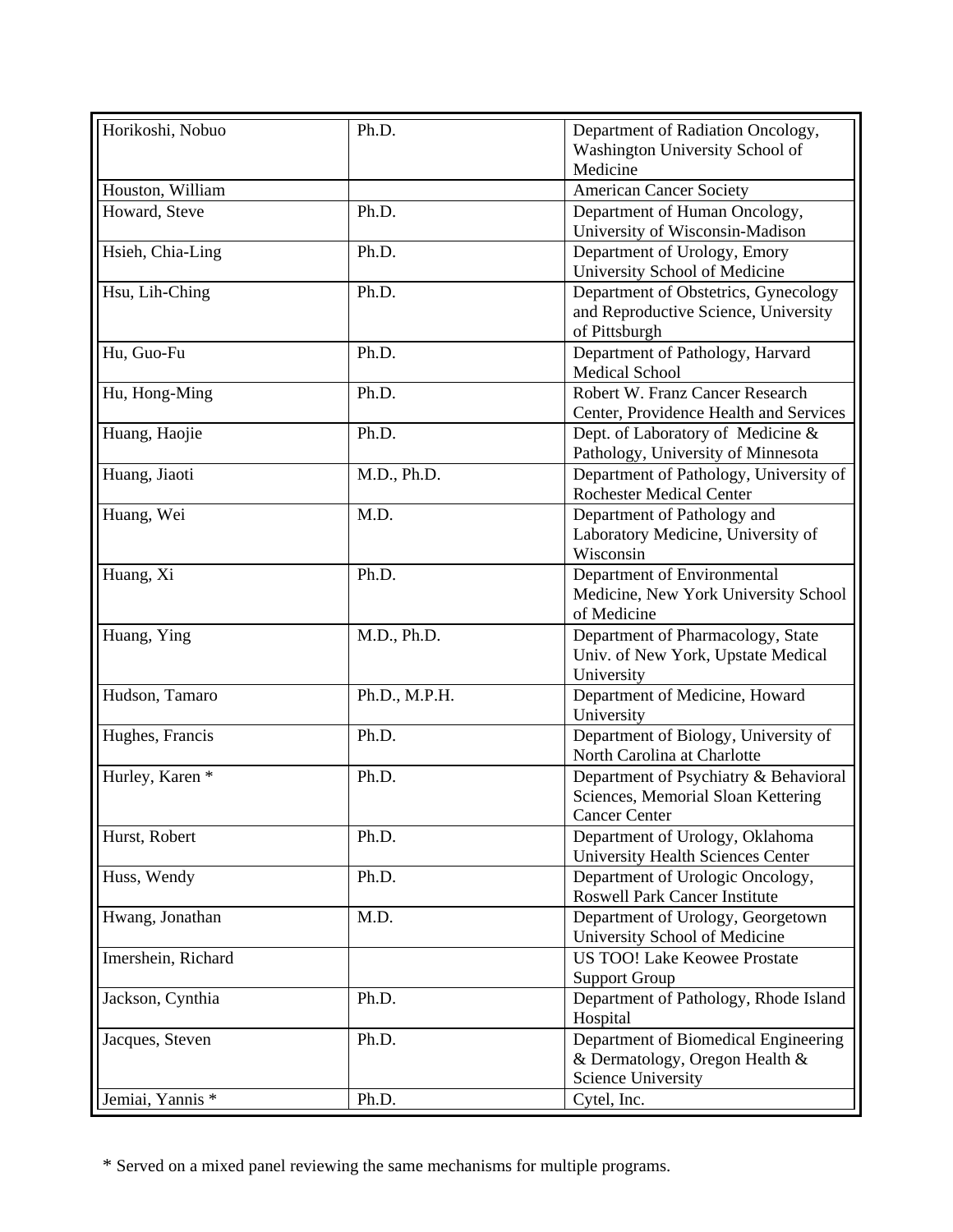| Jhanwar, Suresh          | Ph.D.       | Department of Pathology, Molecular    |
|--------------------------|-------------|---------------------------------------|
|                          |             | Diagnostics Service, Memorial Sloan-  |
|                          |             | <b>Kettering Cancer Center</b>        |
| Johnson, Robert          |             | <b>US TOO International</b>           |
| Kan-Mitchell, June       | Ph.D.       | Department of Biological Sciences,    |
|                          |             | University of Texas at El Paso        |
| Kao, Chinghai            | Ph.D.       | Department of Urology, Indiana        |
|                          |             | University                            |
| Kasper, Susan            | Ph.D.       | Department of Urologic Surgery,       |
|                          |             | Vanderbilt University Medical Center  |
| Keating, Garrett         | Ph.D.       | Department of Environmetal Sciences,  |
|                          |             | Lawrence Livermore National           |
|                          |             | Laboratory                            |
| Khan, Mohamed            | M.D., Ph.D. | Department of Radiation Medicine,     |
|                          |             | <b>Roswell Park Cancer Institute</b>  |
| Kieber-Emmons, Thomas    | Ph.D.       | Department of Pathology, University   |
|                          |             | of Arkansas for Medical Sciences      |
| Kiefert, James *         | Ed.D.       | <b>US TOO International</b>           |
| Kim, Isaac               | M.D., Ph.D. | Department of Urologic Oncology, The  |
|                          |             | Cancer Institute of New Jersey        |
| Kim, Sung                | M.D.        | Department of Radiation Oncology,     |
|                          |             | Cancer Institute of New Jersey        |
| Klein, Eric <sup>*</sup> | Ph.D.       | Department of Radiation Oncology,     |
|                          |             | <b>Washington University</b>          |
| Klibanov, Alexander      | Ph.D.       | Department of Medicine, University of |
|                          |             | Virignia                              |
| Knepper, Janice          | Ph.D.       | Department of Biology, Villanova      |
|                          |             | University                            |
| Knutson, Keith           | Ph.D.       | Department of Immunology, Mayo        |
|                          |             | Clinic, Rochester                     |
| Koeneman, James          |             | Arrowhead Us TOO Prostate Cancer      |
|                          |             | Support                               |
| Kohli, Manish            | M.D.        | Department of Medicine, University of |
|                          |             | Rochester                             |
| Kolenko, Vladimir        | M.D., Ph.D. | Fox Chase Cancer Center               |
| Kornbluth, Jacki         | Ph.D.       | Department of Pathology, Saint Louis  |
|                          |             | University School of Medicine         |
| Koul, Hari               | Ph.D.       | Department of Urology-Surgery,        |
|                          |             | University of Colorado at Denver and  |
|                          |             | <b>Health Sciences Center</b>         |
| Kridel, Steven           | Ph.D.       | Department of Cancer Biology, Wake    |
|                          |             | Forest University School of Medicine  |
| Krolewski, John          | M.D., Ph.D. | Department of Pathology, The          |
|                          |             | University of California, Irvine      |
| Kumar, Raj               | Ph.D.       | Department of Internal Medicine,      |
|                          |             | Division of Gastroenterology,         |
|                          |             | University of Texas Medical Branch    |
| Kumar, Vijay             | Ph.D.       | Department of Urology, Medical        |
|                          |             | College of Georgia                    |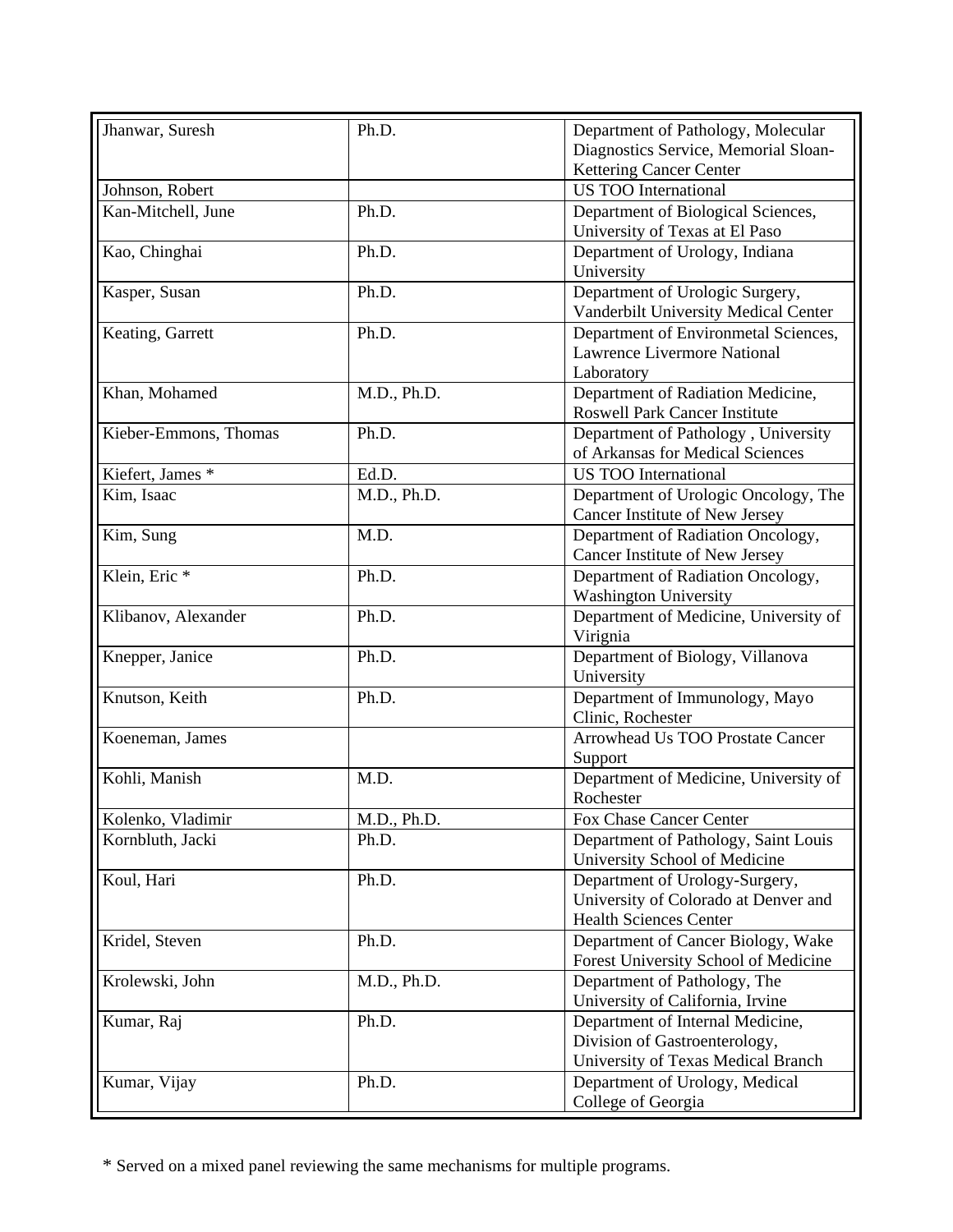| Kung, Hsing-Jien          | Ph.D.        | Department of Basic Science,              |
|---------------------------|--------------|-------------------------------------------|
|                           |              | University of California-Davis Cancer     |
|                           |              | Center                                    |
| Kurhanewicz, John         | Jr., Ph.D.   | Department of Radiology, University of    |
|                           |              | California San Francisco                  |
| Labrie, Fernand           | M.D., Ph.D.  | Dept of Oncology and Molecular            |
|                           |              | Endocrinology Laboratory, CHUL            |
|                           |              | <b>Research Center</b>                    |
| Lafrado, Louis            | Ph.D.        | L&D Associates Consulting Group           |
| LaHann, Thomas            | Ph.D.        | <b>Science Applications International</b> |
|                           |              | Corporation (SAIC)                        |
| Lamb, Dolores             | Ph.D.        | Departments of Urology & Molecular        |
|                           |              | and Cellular Biology, Baylor College of   |
|                           |              | Medicine                                  |
| Langton-Webster, Beatrice | Ph.D.        | Department of Research and                |
|                           |              | Development, ISM Therapeutics             |
| Latimer, Jean             | Ph.D.        | Department of Obstetrics, Gynecology,     |
|                           |              | and Women's Health, University of         |
|                           |              |                                           |
|                           |              | Pittsburgh School of Medicine             |
| Laton-Taylor, Richard     |              | Longwood Medical Area Prostate            |
|                           |              | <b>Cancer Support Group</b>               |
| Leach, Robin              | Ph.D.        | Department of Cellular and Structural     |
|                           |              | Biology, University of Texas Health       |
|                           |              | Science Center at San Antonio             |
| Lee, Chung                | Ph.D.        | Department of Urology, Northwestern       |
|                           |              | University Feinberg School of             |
|                           |              | Medicine                                  |
| Lee, Eva                  | Ph.D.        | School of Industrial and Systems          |
|                           |              | Engineering, Georgia Institute of         |
|                           |              | Technology                                |
| Lee, Jeng-Shin            | Ph.D.        | Department of Genetics, Harvard           |
|                           |              | <b>Medical School</b>                     |
| Lee, Zhenghong            | Ph.D.        | Department of Radiology, Case             |
|                           |              | <b>Western Reserve University</b>         |
| Leibovich, Bradley        | M.D.         | Department of Urology, Mayo Clinic        |
| LePoole, Caroline         | Ph.D.        | Department of Pathology, Loyola           |
|                           |              | University Chicago                        |
| Levenson, Anait           | M.D., Ph.D.  | Department of Orthopedic Surgery,         |
|                           |              | Northwestern University Feinberg          |
|                           |              | School of Medicine                        |
| Levin, Robin *            | M.D., M.B.A. | Scientific Review Administrator           |
| Levine, Alice             | M.D.         | Department of Endocrinology, Mount        |
|                           |              | Sinai School of Medicine                  |
| Lewis, Lionel             | M.D.         | Department of Medicine, Dartmouth         |
|                           |              | College                                   |
| Li, Benyi                 | M.D., Ph.D.  | Department of Urology, University of      |
|                           |              | <b>Kansas Medical Center</b>              |
| Li, Sara Antonia          | Ph.D.        | Department of Pharmacology,               |
|                           |              |                                           |
|                           |              | University of Kansas Medical Center       |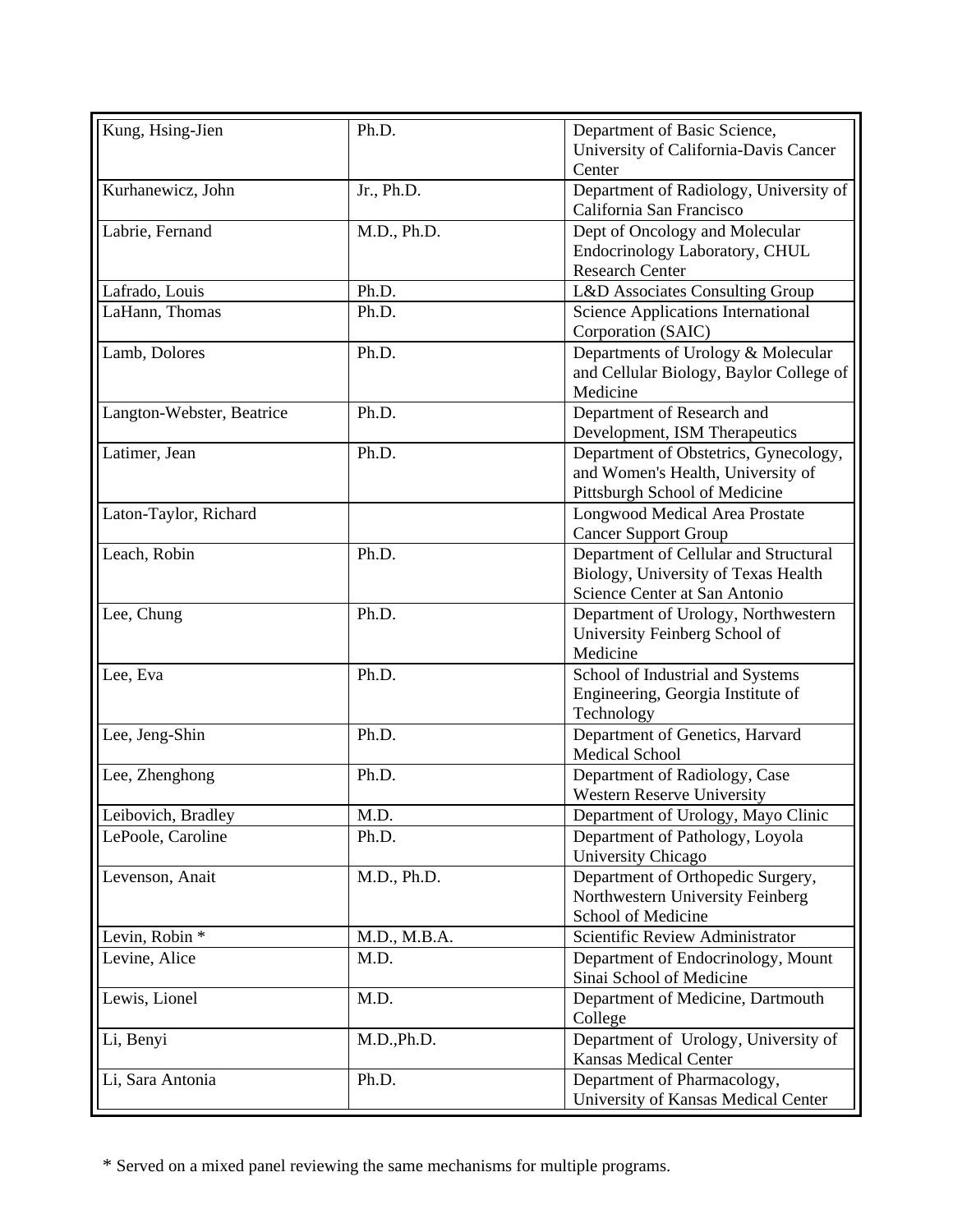| Li, Zuofeng         | D.Sc.         | Department of Radiation Oncology,      |
|---------------------|---------------|----------------------------------------|
|                     |               | University of Florida College of       |
|                     |               | Medicine                               |
| Liao, Dezhong       | M.D., Ph.D.   | Department of Pathology, University of |
|                     |               | Minnesota                              |
| Lillard, Jr, James  | Ph.D., M.B.A. | James Graham Brown Cancer Center,      |
|                     |               | University of Louisville               |
| Lin, Ming-Fong      | Ph.D.         | Department of Biochemistry &           |
|                     |               | Molecular Biology, University of       |
|                     |               | Nebraska Medical Center                |
| Lin, Young          | D.V.M., Ph.D. | Department of Veterinary Biosciences,  |
|                     |               | Ohio State University                  |
| Link, Charles       | Jr, M.D.      | <b>NewLink Genetics Corporation</b>    |
| Lipkus, Isaac       | Ph.D.         | Department of Cancer Center, Duke      |
|                     |               | <b>University Medical Center</b>       |
| Liu, Bo             | Ph.D.         | Department of Cancer, University of    |
|                     |               | Pittsburgh                             |
| Liu, Glenn          | M.D.          | University of Wisconsin Paul P.        |
|                     |               | Carbone Comprehensive Cancer Center    |
| Liu, Mingyao        | Ph.D.         | Dept. of Biosciences & Technology,     |
|                     |               | Texas A&M University System Health     |
|                     |               | <b>Science Center</b>                  |
| Lockwood, John      |               | US TOO! of Oconee                      |
| Logan, Susan        | Ph.D.         | Department of Urology &                |
|                     |               | Pharmacology, New York University      |
|                     |               | School of Medicine                     |
| Lorenzi, Matthew    | Ph.D.         | Department of Oncology Drug            |
|                     |               | Discovery, Bristol-Myers Squibb        |
| Lowrey, Christopher | M.D.          | Department of Medicine, Dartmouth      |
|                     |               | <b>Medical School</b>                  |
| Lu, Hailing         | Ph.D.         | Department of Medicine, University of  |
|                     |               | Washington                             |
| Lu, Luo             | M.D., Ph.D.   | Department of Medicine, University of  |
|                     |               | California Los Angeles                 |
| Lu, Michael         | Ph.D.         | Department of Biomedical Science,      |
|                     |               | Florida Atlantic University            |
| Lubaroff, David     | Ph.D.         | Department of Urology, University of   |
|                     |               | Iowa                                   |
| Lum, Clark          | Ph.D.         | Scientific Review Administrator        |
| Luo, Jianhua        | M.D., Ph.D.   | Department of Pathology, University of |
|                     |               | Pittsburgh                             |
| Lustgarten, Joseph  | Ph.D.         | Department of Immunology, Mayo         |
|                     |               | Clinic Arizona                         |
| Ma, Jing            | M.D., Ph.D.   | Department of Medicine, Brigham &      |
|                     |               | Women's Hospital & Harvard Medical     |
|                     |               | School                                 |
| Maack, Charles      |               | Wichita, Kansas Chapter, Us TOO Intl., |
|                     |               | Inc.                                   |
| MacCollin, Mia      | M.D.          | Scientific Review Administrator        |
|                     |               |                                        |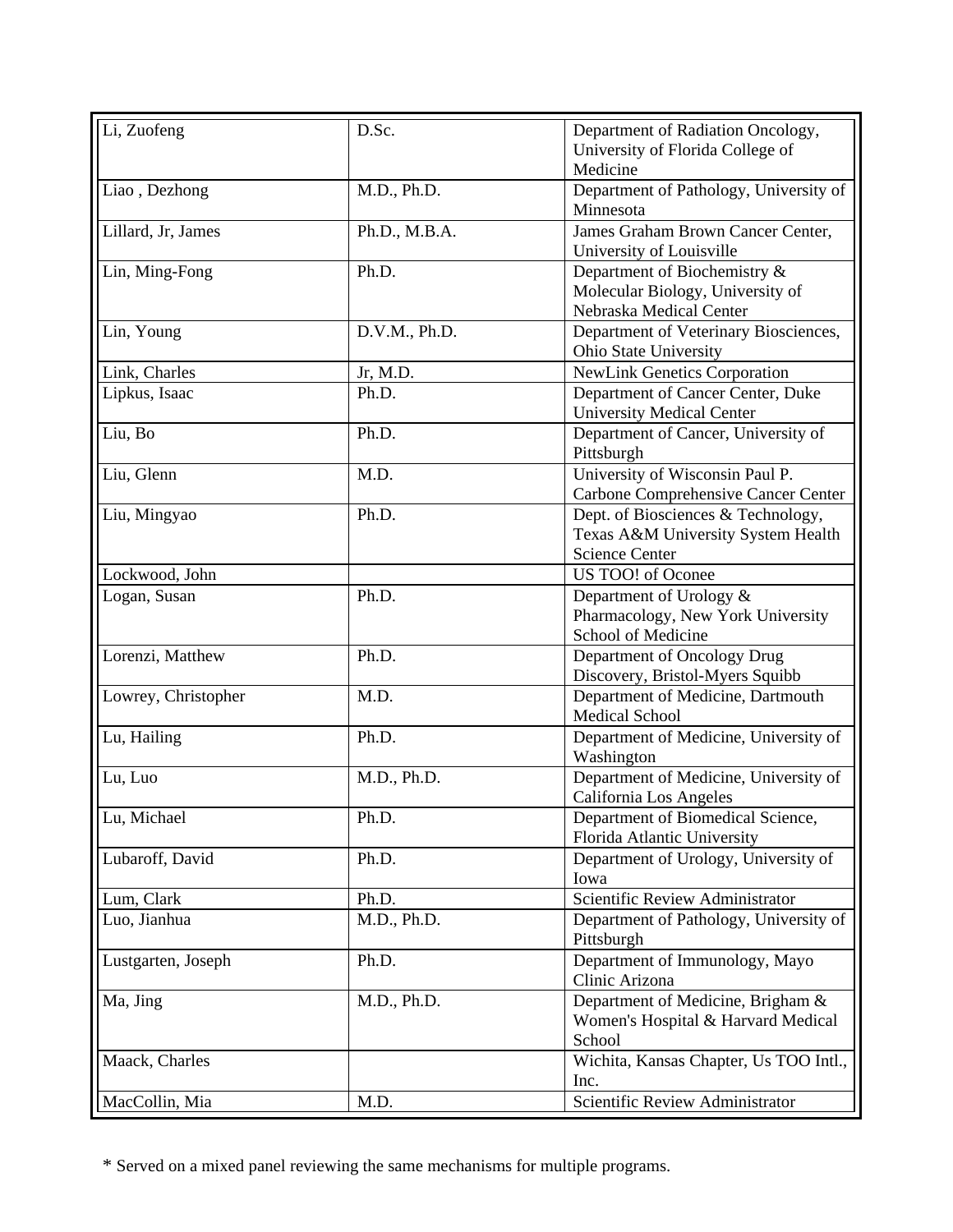| Madalengoitia, Jose         | Ph.D.       | Department of Chemistry, University of<br>Vermont                                                    |
|-----------------------------|-------------|------------------------------------------------------------------------------------------------------|
| Mamula, Mark                | Ph.D.       | Department of Medicine, Yale<br>University School of Medicine                                        |
| Mandinova, Anna             | M.D., Ph.D  | Department of Dermatology-CBRC,<br>Harvard Medical School-MGH                                        |
| Manfredi, James             | Ph.D.       | Department of Oncological Sciences,<br>Mount Sinai School of Medicine                                |
| Marker, Paul                | Ph.D.       | Dept. of Genetics, Cell Biology &<br>Development, University of Minnesota                            |
| Martyn, Donald              | Ph.D.       | Scientific Review Administrator                                                                      |
| Masood, Shahla <sup>*</sup> | M.D.        | Department of Pathology and<br>Laboratory Medicine, University of<br>Florida College of Medicine     |
| Mayo, Lindsey               | Ph.D.       | Department of Pediatrics, Indiana<br>University/ Well Center for Pediatrics<br>Research              |
| McAleavey, Stephen          | Ph.D.       | Department of Biomedical Engineering,<br>University of Rochester                                     |
| McDonnell, Timothy          | M.D., Ph.D. | Department of Hematopathology, The<br>University of Texas M.D. Anderson<br><b>Cancer Center</b>      |
| McGuffie, Eileen            | Ph.D.       | Scientific Review Administrator                                                                      |
| McKinley, A. Colin          |             | Walter Reed Army Medical Center, US<br><b>TOO</b>                                                    |
| McPhaul, Michael            | M.D.        | Internal Medicine, UT Southwestern                                                                   |
| Medved, Milica *            | Ph.D.       | Department of Radiology, University of<br>Chicago                                                    |
| Meeker, Alan                | Ph.D.       | Department of Pathology, Johns<br>Hopkins University School of Medicine                              |
| Mehta, Rajeshwari           | Ph.D.       | Department of Surgical Oncology,<br>University of Illinois Medical Center                            |
| Meier, Kathryn              | Ph.D.       | Department of Pharmaceutical<br>Sciences, Washington State University                                |
| Menard, Cynthia             | M.D.        | Department of Radiation Oncology,<br>Princess Margaret Hospital                                      |
| Mikkelsen, Ross             | Ph.D.       | Department of Radiation Oncology,<br>Virginia Commonwealth University                                |
| Miranti, Cindy              | Ph.D.       | Dept. of Laboratory of Integrin<br>Signaling & Tumorigenesis, Van Andel<br><b>Research Institute</b> |
| Molina, Carlos              | Ph.D.       | Department of OB/GYN & Women's<br>Health, UMDNJ-New Jersey Medical<br>School                         |
| Montgomery, Robert          | M.D.        | Department of Medical Oncology,<br>University of Washington                                          |
| Moore, Bartlett *           | Ph.D.       | Division of Pediatrics (Unit 87),<br>University of Texas M.D. Anderson<br><b>Cancer Center</b>       |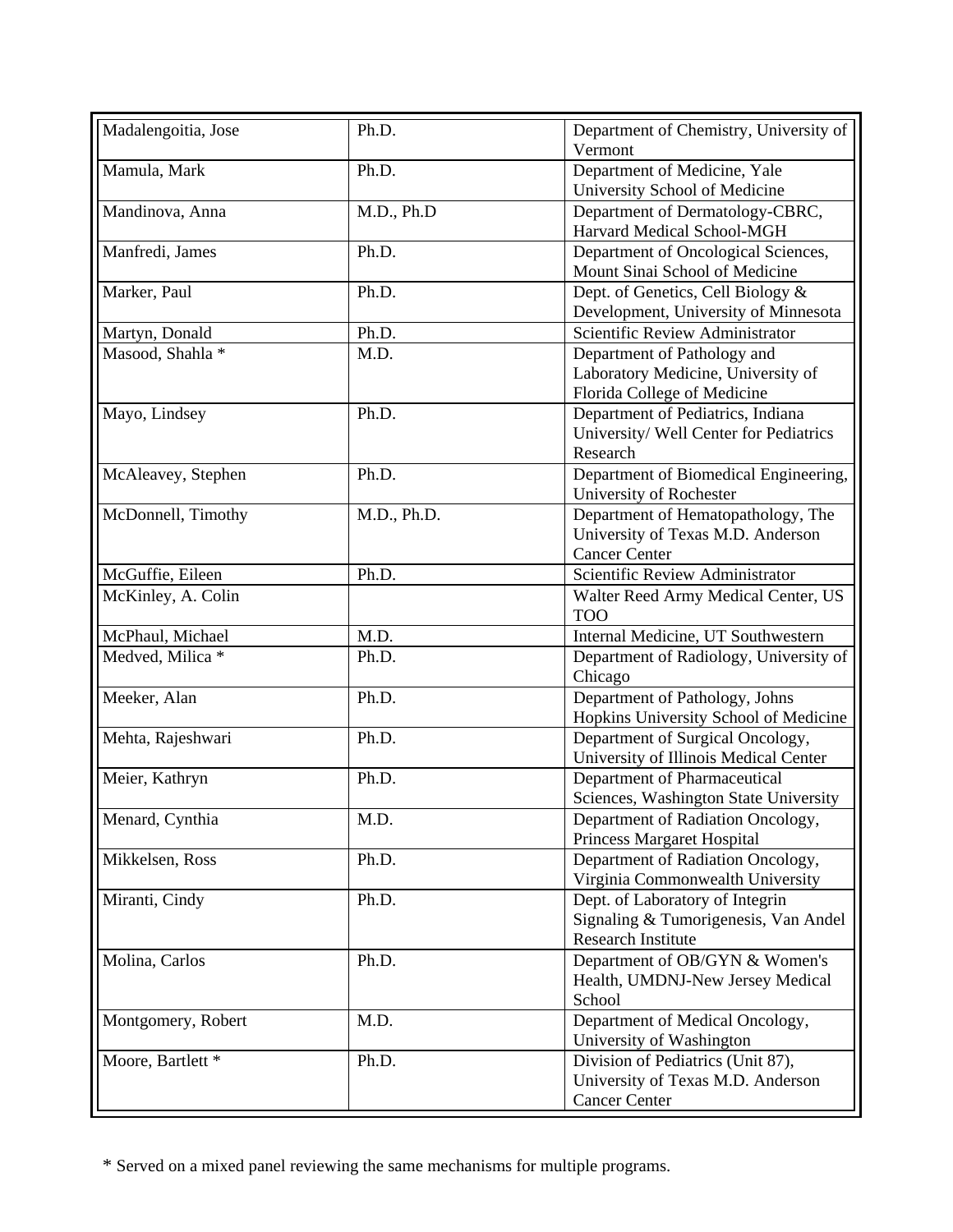| Morris, Donald               | M.D., Ph.D. | Department of Medicine/Oncology,       |
|------------------------------|-------------|----------------------------------------|
|                              |             | Tom Baker Cancer Center/University of  |
|                              |             | Calgary                                |
| Most, David                  |             | The Annie Appleseed Project            |
| Mudryj, Maria                | Ph.D.       | Dept. of Medical Microbiology &        |
|                              |             | Immunology, University of California,  |
|                              |             | Davis                                  |
| Mukhtar, Hasan               | Ph.D.       | Department of Dermatology, University  |
|                              |             | of Wisconsin, Medical Science Center   |
| Nagarkatti, Mitzi            | Ph.D.       | Department of Pathology, Microbiology  |
|                              |             | and Immunology, University of South    |
|                              |             | Carolina School of Medicine            |
| Naik, Madhavi                | Ph.D.       | Department of Biochemistry and         |
|                              |             | Molecular Biology, Wright State        |
|                              |             | University                             |
| Nanda, Navreet               | Ph.D.       | National Institutes of Health          |
| Narayan, Satya               | Ph.D.       | Department of Anatomy and Cell         |
|                              |             | Biology, University of Florida         |
| Navone, Nora                 | M.D., Ph.D. | Department of Genitourinary Medical    |
|                              |             | Oncology, University of Texas M.D.     |
|                              |             | <b>Anderson Cancer Center</b>          |
| Nayak, Ramesh                | Ph.D.       | Scientific Review Administrator        |
| Neill, Kathleen <sup>*</sup> | Ph.D.       | Center for Clinical Bioethics,         |
|                              |             | Georgetown University                  |
| Newman, Edward *             | Ph.D.       | Molecular Medicine, Beckman            |
|                              |             | Research Institute of City of Hope     |
| Nishimura, Michael           | Ph.D.       | Department of Surgery, Medical         |
|                              |             | University of South Carolina           |
| Nordeen, Steven              | Ph.D.       | Department of Pathology, University of |
|                              |             | Colorado Health Sciences Center        |
| Norris, James                | Ph.D.       | Department of Microbiology and         |
|                              |             | Immunology, Medical University of      |
|                              |             | South Carolina                         |
| Nowak, Joel T.               |             | Malecare, Inc.                         |
| Odedina, Folakemi            | Ph.D.       | Program in Economic, Social and        |
|                              |             | Administrative Pharmacy, Florida       |
|                              |             | A&M University College of Pharmacy     |
|                              |             | and Pharmaceutical Sciences            |
| Oh, Youngman                 | Ph.D.       | Department of Pathology, Virginia      |
|                              |             | Commonwealth University                |
| Okada, Hideho                | M.D., Ph.D  | Department of Neurological Surgery,    |
|                              |             | University of Pittsburgh School of     |
|                              |             | Medicine                               |
| Olsen, Allan                 |             | US TOO! Southern New Mexico            |
| Olumi, Aria                  | M.D.        | Department of Urology, Massachusetts   |
|                              |             | General Hospital/Harvard Medical       |
|                              |             | School                                 |
| Onar, Arzu <sup>*</sup>      | Ph.D.       | Biostatistics, St Jude Children's      |
|                              |             | Research Hospital                      |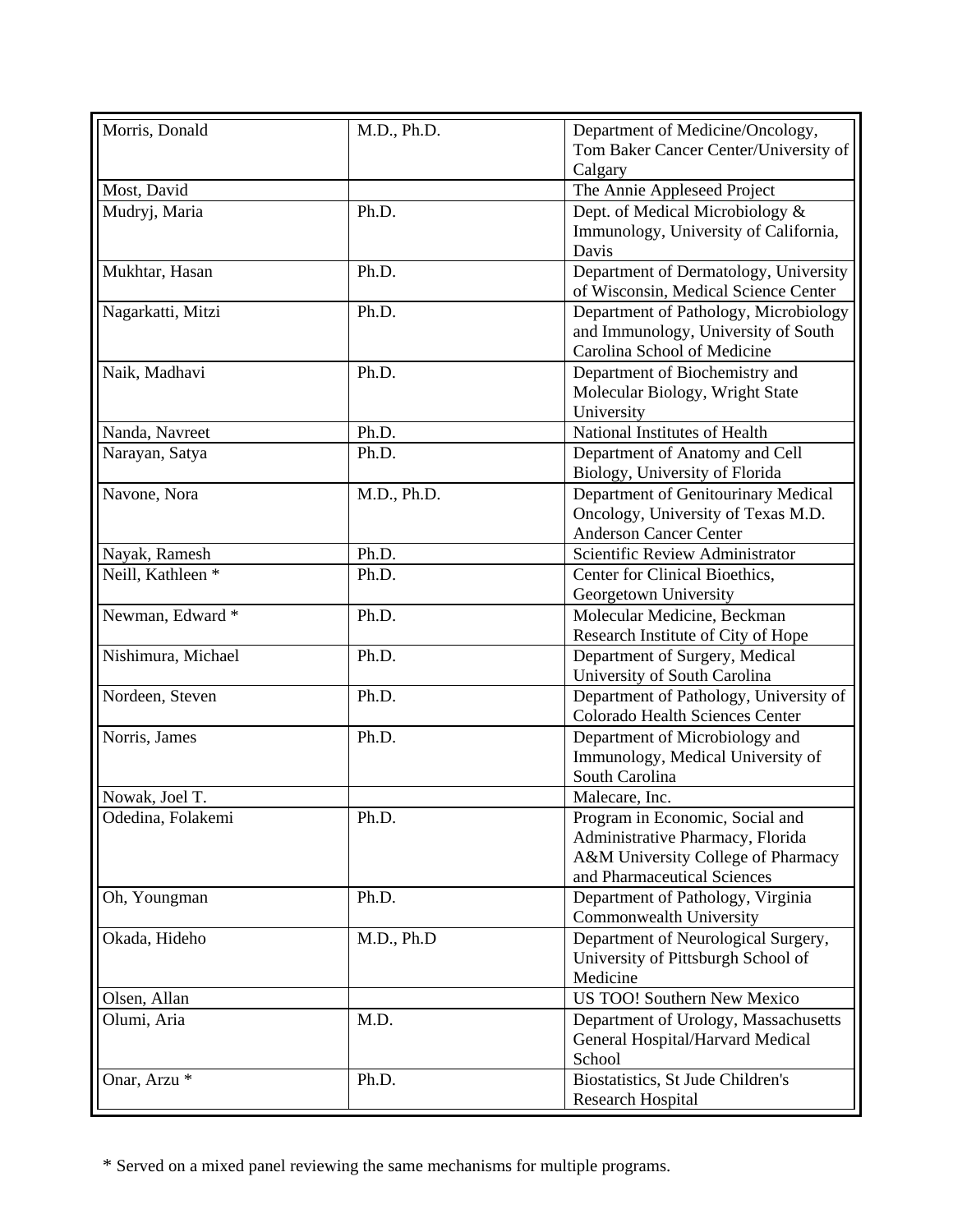| Ong, Christopher      | Ph.D.         | Department of Surgery, University of<br><b>British Columbia</b>                                           |
|-----------------------|---------------|-----------------------------------------------------------------------------------------------------------|
| Osman, Iman           | M.D.          | Department of Urology, New York<br>University School of Medicine                                          |
| Owen, Thomas          |               | Longwood Medical Area Prostate<br><b>Cancer Support</b>                                                   |
| Palapattu, Ganesh     | M.D.          | Department of Urology, University of<br>Rochester School of Medicine                                      |
| Parker, Alexander     | Ph.D.         | Department of Cancer Center, Mayo<br>Clinic                                                               |
| Patrick, Stephan      | Ph.D.         | Department of Biochemistry & Cancer<br>Biology, University of Toledo Health<br><b>Science Campus</b>      |
| Peehl, Donna          | Ph.D.         | Department of Urology, Stanford<br><b>University Medical Center</b>                                       |
| Pentz, Lundy          | Ph.D.         | Scientific Review Administrator                                                                           |
| Perales, Miguel-Angel | M.D.          | Department of Medicine, Memorial<br>Sloan Kettering Cancer Center                                         |
| Perambakam, Supriya   | Ph.D.         | Deptartment of Medicine, Section of<br>Hematology and Oncology, University<br>of Illinois                 |
| Perez-Stable, Carlos  | Ph.D.         | Miami V.A. Medical Center                                                                                 |
| Perreault, Ronald     |               | Us TOO Chapter                                                                                            |
| Peterson, Leif        | Ph.D.         | Department of Public Health, The<br>Methodist Hospital                                                    |
| Petrovics, Gyorgy     | Ph.D.         | <b>USUHS</b>                                                                                              |
| Pettaway, Curtis      | M.D.          | Department of Urology, The University<br>of Texas M. D. Anderson Cancer<br>Center                         |
| Pfarr, Curt           | Ph.D.         | Department of Cell Biology &<br>Biochemistry, Texas Technical<br><b>University Health Sciences Center</b> |
| Pflug, Beth           | Ph.D.         | Department of Urology, University of<br>Pittsburgh                                                        |
| Philip, Ramila *      | Ph.D.         | Immunotope, Inc.                                                                                          |
| Phillips, Mark        | Ph.D.         | Department of Radiation Oncology,<br>University of Washington Medical<br>Center                           |
| Phillips, Walter      |               | Longwood Medical Area Prostate<br><b>Cancer Support Group</b>                                             |
| Pine, Pamela          | Ph.D., M.P.H. | Scientific Review Administrator                                                                           |
| Pizzorno, Giuseppe    | Ph.D., PHA    | Department of Drug Development,<br>Nevada Cancer Institute                                                |
| Plymate, Stephen      | M.D.          | Department of Medicine, University of<br>Washington                                                       |
| Popejoy, Michael      |               | Us TOO Charlotte NC Chapter                                                                               |
| Prochownik, Edward    | M.D., Ph.D.   | Department of Hematology/Oncology,<br>Children's Hospital of Pittsburgh                                   |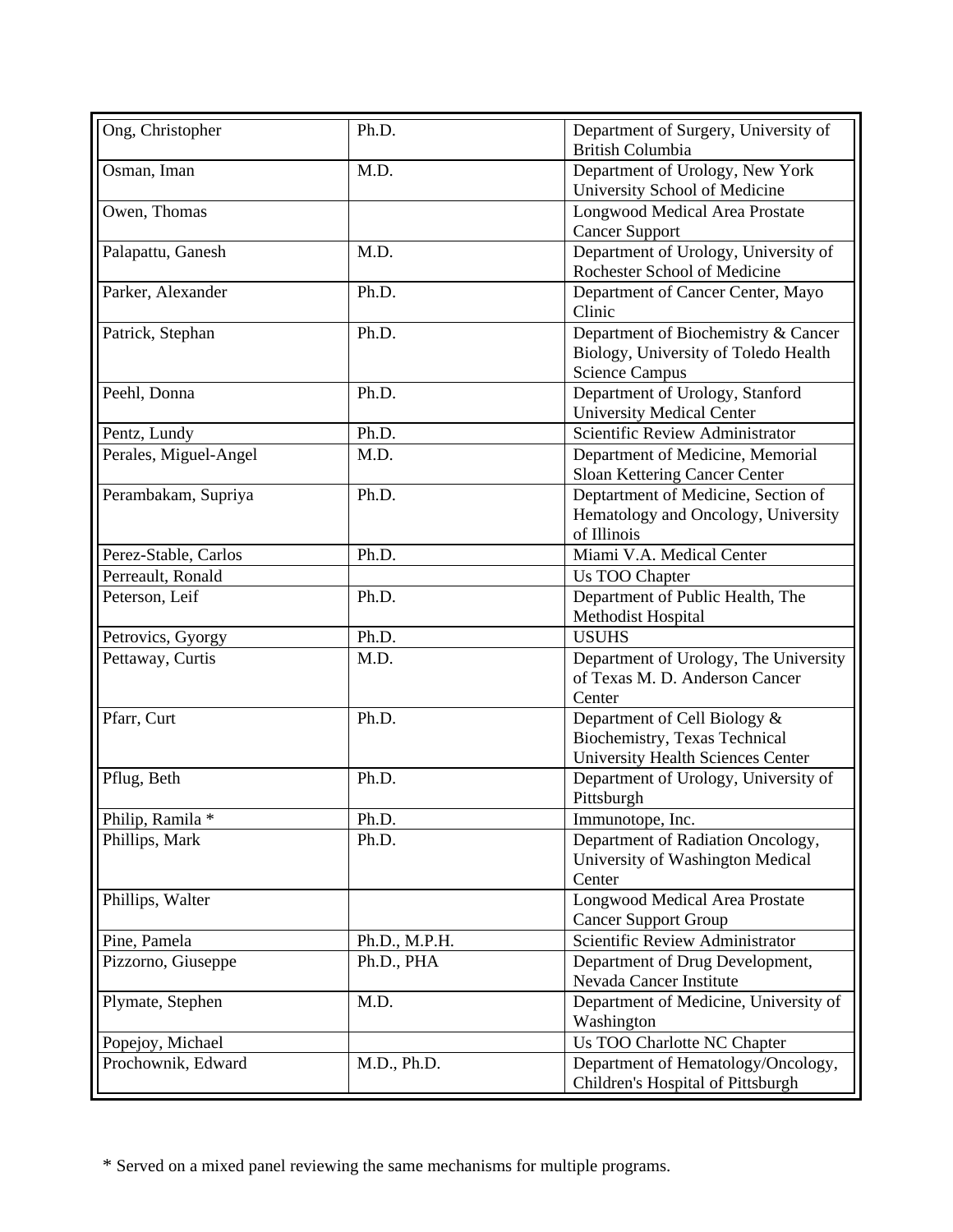| Qiu, Yun             | Ph.D.        | Dept. of Pharmacology & Experimental             |
|----------------------|--------------|--------------------------------------------------|
|                      |              | Therapeutics, University of Maryland             |
|                      |              | School of Medicine                               |
| Rao, Jasti           | Ph.D.        | Dept. of Cancer Biology &                        |
|                      |              | Pharmacology, University of Illinois             |
|                      |              | College of Medicine, Peoria                      |
| Rasheed, Jamal       |              | <b>US TOO International</b>                      |
| Reddy, Prem-Veer     | M.Sc., Ph.D. | Department of Vattikuti Urology                  |
|                      |              | Institute, Henry Ford Health System              |
| Reid, James          |              | <b>US TOO Prostate Cancer Support</b>            |
|                      |              | Group                                            |
| Reisfeld, Ralph      | Ph.D.        | Department of Immunology, The                    |
|                      |              | Scripps Research Institute                       |
| Renkes, Gordon       |              | The Ohio State University                        |
| Repique, Charlene    | Ph.D.        | Scientific Review Administrator                  |
| Rhim, Johng          | M.D.         | Department of Surgery, Center for                |
|                      |              | Prostate Disease Research, USUHS                 |
| Ricke, William       | Ph.D.        | Urology, Pathology and Lab. Medicine,            |
|                      |              | University of Rochester Medical Center           |
| Riobo, Natalia       | Ph.D.        | Department of Emergency Medicine,                |
|                      |              |                                                  |
|                      |              | University of Pennsylvania School of<br>Medicine |
| Robertson, Kent*     |              |                                                  |
|                      | M.D., Ph.D.  | Department of Pediatrics, Indiana                |
|                      |              | University School of Medicine                    |
| Robinson, Eunice     |              | Longwood Medical Area Prostate                   |
|                      |              | <b>Cancer Support</b>                            |
| Rodgers, Charles     | Ph.D.        | Scientific Review Administrator                  |
| Rosen, Eliot         | M.D., Ph.D.  | Department of Oncology, Georgetown               |
|                      |              | University Lombardi Comprehensive                |
|                      |              | <b>Cancer Center</b>                             |
| Ross, Robert         | M.D.         | Dana Farber Cancer Institute                     |
| Roth, Michael        | M.D.         | Department of Medicine, David Geffen             |
|                      |              | School of Medicine at UCLA                       |
| Rowan, Brian         | Ph.D.        | Department of Structural and Cellular            |
|                      |              | Biology, Tulane University School of             |
|                      |              | Medicine                                         |
| Roy-Burman, Pradip   | Ph.D.        | Department of Pathology, University of           |
|                      |              | Southern California                              |
| Sabzevari, Helen     | Ph.D         | Department of Laboratory of Tumor                |
|                      |              | Immunology and Biology, NCI/NIH                  |
| Samant, Rajeev       | Ph.D.        | Department of Metastasis & Tumor                 |
|                      |              | Biology Research Ctr, Univ. of So.               |
|                      |              | Alabama Mitchell Cancer Institute                |
| Sandberg, Anna       | Dr. P.H.     | Scientific Review Administrator                  |
| Sanfilippo, Nicholas | M.D.         | Department of Radiation Oncology,                |
|                      |              | New York University School of                    |
|                      |              | Medicine                                         |
| Sang, Qing-Xiang     | Ph.D.        | Department of Chemistry and                      |
|                      |              | Biochemistry, Florida State University           |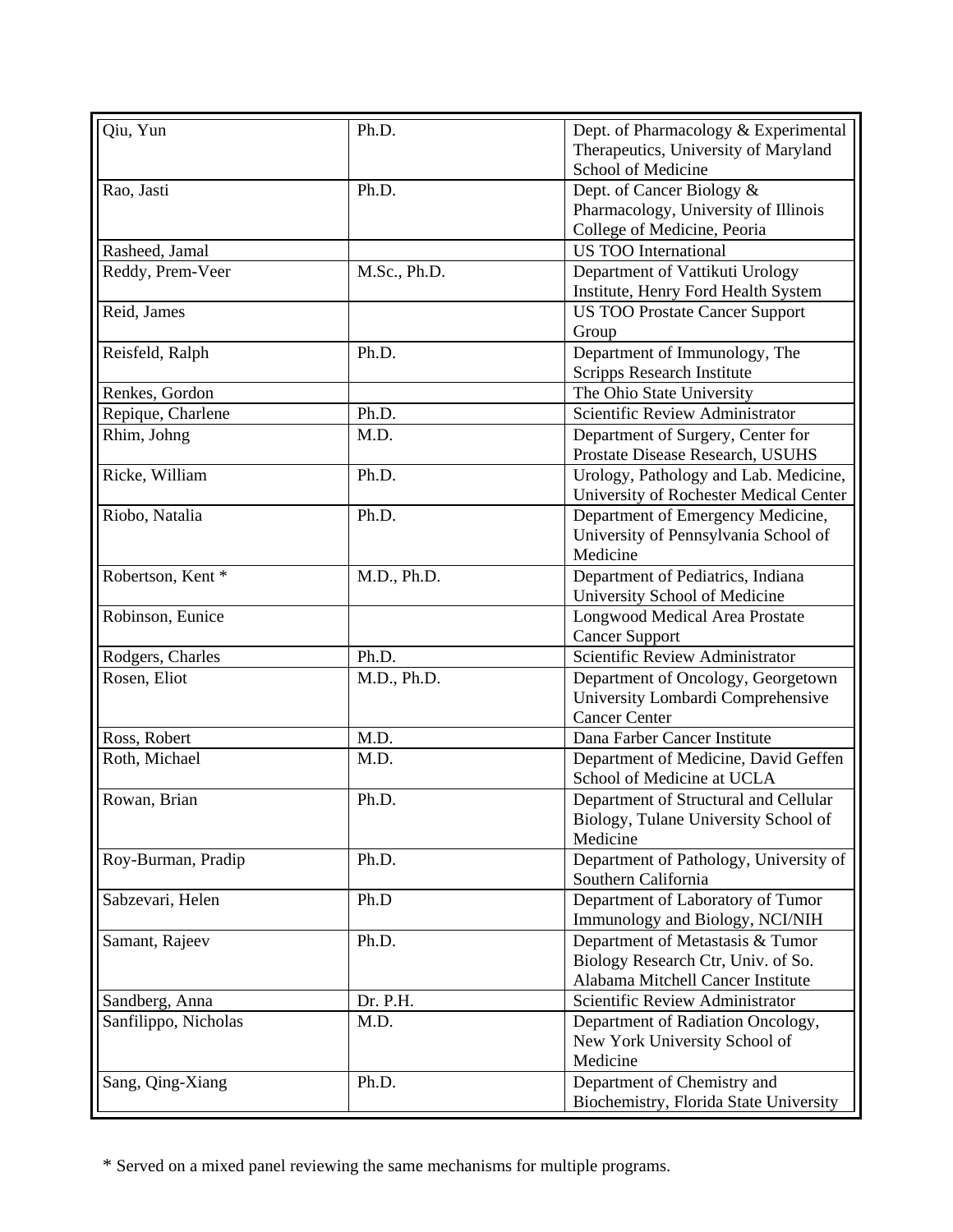| Sartorius, Carol     | Ph.D.         | Department of Endocrinology,                                            |
|----------------------|---------------|-------------------------------------------------------------------------|
|                      |               | University of Colorado Health Sciences                                  |
|                      |               | Center                                                                  |
| Satcher, Robert      | M.D., Ph. D   | Department of Orthopedic Oncology,                                      |
|                      |               | <b>MD Anderson Cancer Center</b>                                        |
| Satia, Jessie        | Ph.D., M.P.H. | Department of Epidemiology &                                            |
|                      |               | Nutrition, University of North Carolina                                 |
|                      |               | at Chapel Hill                                                          |
| Schehr, Arthur       |               | Man-to-Man, Saratoga Springs                                            |
| Segelken, Jane *     |               | <b>Ithaca Breast Cancer Alliance</b>                                    |
| Senie, Ruby          | Ph.D.         | Departments of Epidemiology &                                           |
|                      |               | Sociomedical Sciences, Columbia                                         |
|                      |               | University Mailman School of Public                                     |
|                      |               | Health                                                                  |
| Sens, Donald         | Ph.D.         | Department of Pathology, University of                                  |
|                      |               | North Dakota, School of Medicine and                                    |
|                      |               | <b>Health Sciences</b>                                                  |
| Shanley, Leo         |               | Westminster-Potomac Hospital, US                                        |
|                      |               | <b>TOO</b>                                                              |
| Sharifi, Nima        | M.D.          | Department of Medical Oncology                                          |
|                      |               | Branch, National Cancer Institute                                       |
| Shaw, James          | M.D., M.P.    | Dept. of Internal Medicine; Division of                                 |
|                      |               | Hematology-Oncology, Virginia                                           |
|                      |               | Commonwealth University                                                 |
| Shelton, Artie       |               | Us TOO International, Inc.                                              |
| Shen, Dinggang       | Ph.D.         | Department of Radiology, University of                                  |
|                      |               | Pennsylvania School of Medicine                                         |
| Shen, Ji             | Ph.D.         | Scientific Review Administrator                                         |
| Shen, Zhiyuan        | M.D., Ph.D.   | Department of Radiation Oncology,                                       |
|                      |               | Division of Radiation Cancer Biology,                                   |
|                      |               | University of Medicine and Dentistry of                                 |
|                      |               | New Jersey Medical School                                               |
| Sheng, Shijie        | Ph.D.         | Department of Pathology, Wayne State                                    |
|                      |               | University School of Medicine                                           |
| Shepard, Jr., George |               | UNC Prostate Cancer Support Group                                       |
|                      | Ph.D.         |                                                                         |
| Shi, Yufang          |               | Deptartment of Molecular Genetics,<br>Microbiology and Immunology, Univ |
|                      |               |                                                                         |
|                      |               | of Medicine and Dentistry of NJ Robert                                  |
|                      |               | Wood Johnson Medical School                                             |
| Showalter, Paul      |               | South Shore Hospital Prostate Support                                   |
|                      |               | Group                                                                   |
| Shridhar, Viji       | Ph.D.         | Department of Experimental Pathology,                                   |
|                      |               | Mayo Clinic                                                             |
| Shrikant, Protul     | Ph.D.         | Department of Immunology, Roswell                                       |
|                      |               | Park Cancer Institute                                                   |
| Shurin, Michael      | M.D., Ph.D    | Department of Pathology and                                             |
|                      |               | Immunology, University of Pittsburgh                                    |
|                      |               | <b>Medical Center</b>                                                   |
| Signoretti, Sabina   | M.D.          | Department of Pathology, Brigham and                                    |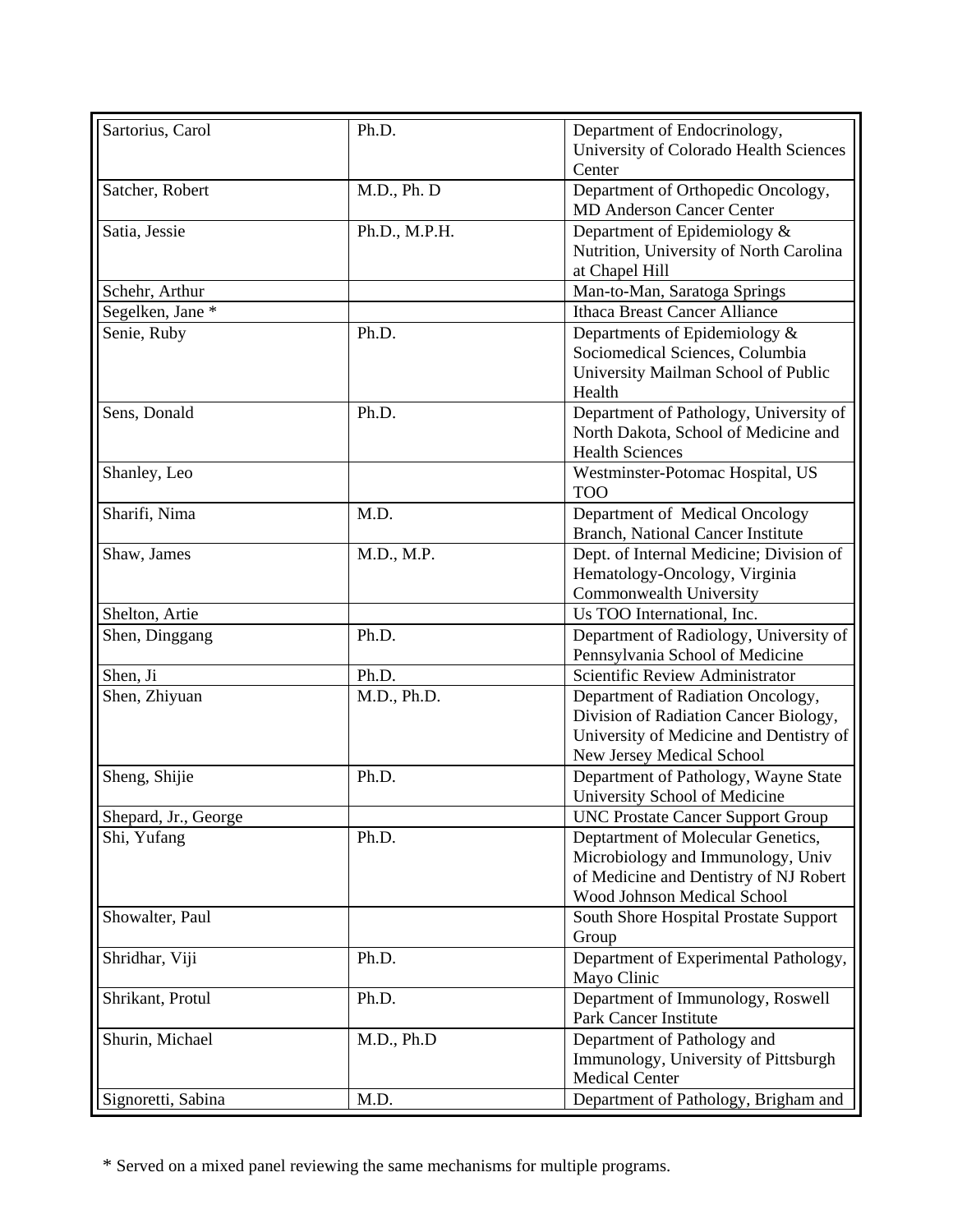|                            |                | Women's Hospital, Harvard Medical<br>School                                                  |
|----------------------------|----------------|----------------------------------------------------------------------------------------------|
| Sikes, Robert              | Ph.D.          | Department of Biological Sciences,<br>University of Delaware                                 |
| Simpson-Haidaris, Patricia | Ph.D.          | Department of Medicine/Hematology-<br>Oncology Unit, University of Rochester                 |
| Singal, Rakesh             | M.D.           | Department of Hematology/Oncology,<br>University of Miami                                    |
| Singh, Rakesh              | Ph.D.          | Department of Pathology and<br>Microbiology, University of Nebraska<br><b>Medical Center</b> |
| Sinha, Akhouri             | Ph.D.          | Department of Genetics, Cell Biology<br>& Development, University of<br>Minnesota            |
| Skafar, Debra              | Ph.D.          | Department of Physiology, Wayne State<br>University School of Medicine                       |
| Slaton, Joel               | M.D.           | Department of Urologic Surgery,<br>University of Minnesota                                   |
| Sloboda, Walter            | M.A.           | Scientific Review Administrator                                                              |
| Smith, Allen               | M.S.           | Scientific Review Administrator                                                              |
| Smith, David               | M.D.           | Internal Medicine, University of<br>Michigan                                                 |
| Smith, Kenneth             |                | King's Daughters Medical Center Man<br>to Man                                                |
| Sokoloff, Mitchell         | M.D., F.A.C.S. | Department of Surgery, Oregon Health<br>and Sciences University                              |
| Solit, David               | M.D.           | Department of Medicine, Memorial<br>Sloan-Kettering Cancer Center                            |
| Spielman, Glenn            |                | <b>American Cancer Society</b>                                                               |
| Spielmann, H. Peter        | Ph.D.          | Department of Molecular & Cellular<br>Biochemistry, University of Kentucky                   |
| Stefaneanu, Lucia          | Ph.D.          | Scientific Review Administrator                                                              |
| Sterling, Peter            |                | Tex US TOO                                                                                   |
| Steward, Philip            |                | San Jose Prostate Cancer Support<br>Group                                                    |
| Strom, Sara                | Ph.D.          | Department of Epidemiology, UT MD<br><b>Anderson Cancer Center</b>                           |
| Studzinski, George         | M.D., Ph.D.    | Department of Pathology, New Jersey<br>Medical School                                        |
| Sufrin, Gerald             | M.D.           | Department of Urology, State Univ of<br>New York at Buffalo                                  |
| Swallen, Thomas *          |                | <b>Humphrey Cancer Institute</b>                                                             |
| Sylvester, Diane           | Ph.D.          | Department of Science and Technology,<br>Central Intelligence Agency                         |
| Takayama, Thomas           | M.D.           | Department of Urology, University of<br>Washington                                           |
| Talcott, James             | M.D., S.M.     | Department of Hematology/Oncology,<br><b>Massachusetts General Hospital</b>                  |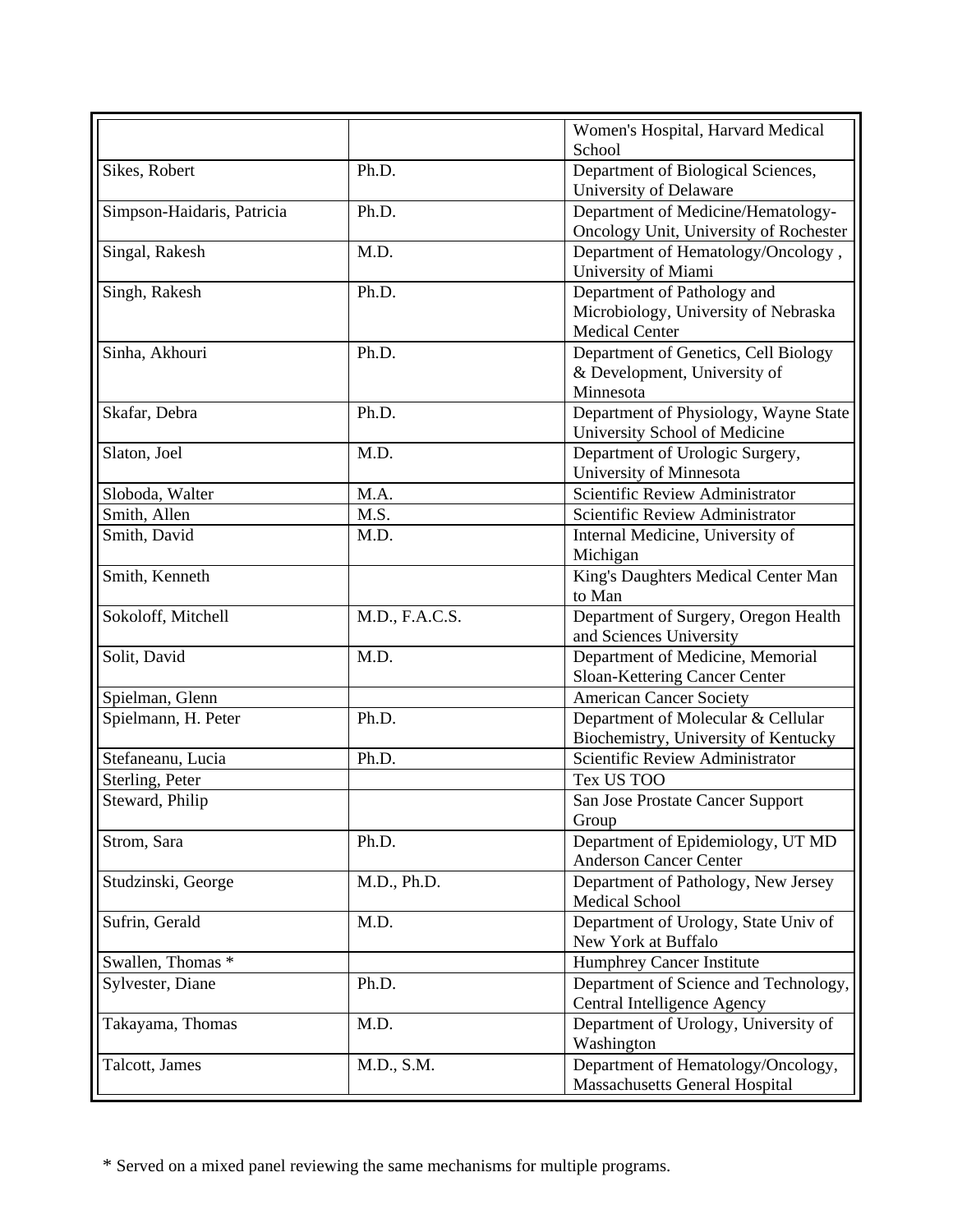| Tang, Dean        | M.D., Ph.D.      | Department of Carcinogenesis, UT        |
|-------------------|------------------|-----------------------------------------|
|                   |                  | M.D. Anderson Cancer Center             |
| Thomas, M. Albert | Ph.D.            | Department of Radiological Sciences,    |
|                   |                  | University of California, Los Angeles   |
|                   |                  | David Geffen School of Medicine         |
| Thompson, Todd    | Ph.D.            | College of Pharmacy, University of      |
|                   |                  | New Mexico                              |
| Thoresen, Norman  |                  | <b>US TOO International</b>             |
| Tiwari, Raj       | Ph.D.            | Department of Microbiology and          |
|                   |                  | Immunology, New York Medical            |
|                   |                  | College                                 |
| Tolosa, Leah      | Ph.D.            | Department of Chemical and              |
|                   |                  | Biochemical Engineering, University of  |
|                   |                  | <b>Maryland Baltimore County</b>        |
| Tyson, Darren     | Ph.D.            | Department of Physiology &              |
|                   |                  | Biophysics, University of California,   |
|                   |                  | Irvine                                  |
| Uchio, Edward     | M.D.             | Department of Surgery, Yale University  |
|                   |                  | School of Medicine                      |
| Ulmer, Lisa       | Sc.D.            | Dept. of Community Health &             |
|                   |                  | Prevention, Drexel University School of |
|                   |                  | Public Health                           |
| Umbreit, Jay      | MTS, M.D., Ph.D. | Department of Cell Therapeutics, Cell   |
|                   |                  | Therapeutic, Inc.                       |
| Vadgama, Jaydutt  | Ph.D.            | Department of Internal Medicine,        |
|                   |                  | Division of Cancer Research and         |
|                   |                  | Training, Charles R. Drew University    |
|                   |                  | of Medicine and Science                 |
| Velan, S. Sendhil | Ph.D.            | Department of Radiology, West           |
|                   |                  | Virginia University                     |
| Vessella, Robert  | Ph.D.            | Department of Urology, University of    |
|                   |                  | <b>Washington Medical Center</b>        |
| Vincent, Dawn     | Ph.D., M.P.H.    | Scientific Review Administrator         |
| Virga, Kristopher | Ph.D.            | Department of Pharmaceutical            |
|                   |                  | Sciences, Texas A&M Health Science      |
|                   |                  | <b>Center College of Pharmacy</b>       |
| Waldenfels, James |                  | Inova Fairfax Hospital/Life with Cancer |
| Walsh, Raymond    |                  |                                         |
|                   |                  | <b>WRAMC US TOO Support Group</b>       |
| Wang, Jing        | Ph.D.            | University of Nebraska Medical Center   |
| Wang, Sheng       | Ph.D.            | Department of Cancer Research Center,   |
|                   |                  | Boston University School of Medicine    |
| Wang, Zhou        | Ph.D.            | Department of Urology, University of    |
|                   |                  | Pittsburgh                              |
| Watson, Dennis    | Ph.D.            | Department of Pathology and             |
|                   |                  | Laboratory Medicine, Medical            |
|                   |                  | University of South Carolina            |
| Weber, Georg      | M.D., Ph.D.      | Department of College of Pharmacy,      |
|                   |                  | University of Cincinnati Medical        |
|                   |                  | Center                                  |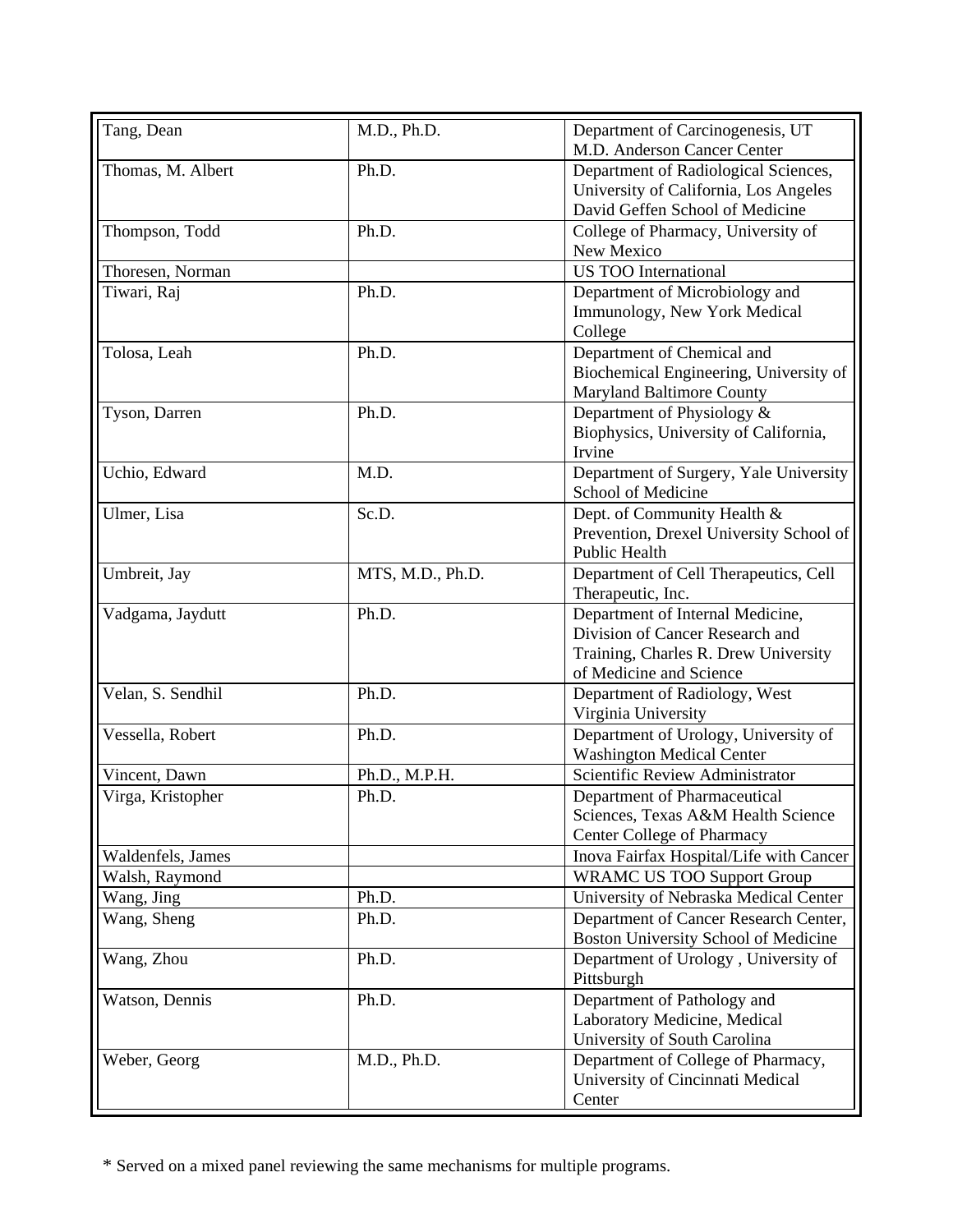| Wei, Wei-Zen          | Ph.D.                            | Wayne State Univ., Karmanos Cancer<br>Institute                                                         |
|-----------------------|----------------------------------|---------------------------------------------------------------------------------------------------------|
| Weigel, Nancy         | Ph.D.                            | Department of Molecular and Cellular<br>Biology, Baylor College of Medicine                             |
| Weiss, Robert         | M.D.                             | Department of Urology, Yale<br>University School of Medicine                                            |
| Welsh, John           | Ph.D.                            | Department of Molecular Biology,<br><b>Sidney Kimmel Cancer Center</b>                                  |
| Williams, Bart        | Ph.D.                            | Department of Laboratory of Cell<br>Signaling & Carcinogenesis, Van Andel<br><b>Research Institiute</b> |
| Williams, Briana      | Ph.D.                            | Department of Urology, Louisiana State<br><b>University Health Sciences Center</b>                      |
| Wilson, Michael       | Ph.D.                            | Department of Research Service (151),<br><b>Veterans Administration Medical</b><br>Center               |
| Wilson, Robin         | Ph.D.                            | Dept. of Public Health Sciences, Penn<br><b>State College of Medicine</b>                               |
| Winn, Louise          | Ph.D.                            | Department of Pharmacology and<br>Toxicology, Queen's University                                        |
| Winquist, Eric        | M.D.                             | Department of Oncology, University of<br><b>Western Ontario</b>                                         |
| Woods, Virginia Diane | Dr.P.H., M.S.N., B.S.N.,<br>R.N. | Department of Psychology, University<br>of California, Riverside                                        |
| Woraratanadharm, Jan  | Ph.D.                            | GenPhar, Inc.                                                                                           |
| Wright, Michael       | Ph.D.                            | Department of Pharmacology, UC<br>Davis Genome Center                                                   |
| Wydro, Robert         | Ph.D.                            | Wydro Enterprises, Inc.                                                                                 |
| Xia, Fen              | M.D., Ph.D.                      | Department of Radiation Oncology,<br>Vanderbilt University                                              |
| Yakar, Shoshana       | Ph.D.                            | Department of Endocrine Division,<br>Mount Sinai School of Medicine                                     |
| Ying, Shao-Yao        | Ph.D.                            | Department of Cell and Neurobiology,<br>University of Southern California                               |
| Young, Roland         |                                  | <b>US TOO International</b>                                                                             |
| Zea, Arnold           | Ph.D.                            | Department of Microbiology, Louisiana<br><b>State University Health Sciences Center</b>                 |
| Zhang, Jian           | M.D., Ph.D.                      | Department of Medicine, University of<br>Pittsburgh                                                     |
| Zhang, Jianhua        | Ph.D.                            | Department of Pathology, University of<br>Alabama at Birmingham                                         |
| Zhang, Jian-Ting      | Ph.D.                            | Department of<br>Pharmacology/Toxicology, Indiana<br>Univ School of Medicine, Cancer<br>Research        |
| Zhang, Yanping        | Ph.D.                            | Department of Radiation Oncology,<br>University of North Carolina at Chapel<br>Hill                     |
| Zheng, Gang           | Ph.D.                            | Department of Biophysics and                                                                            |